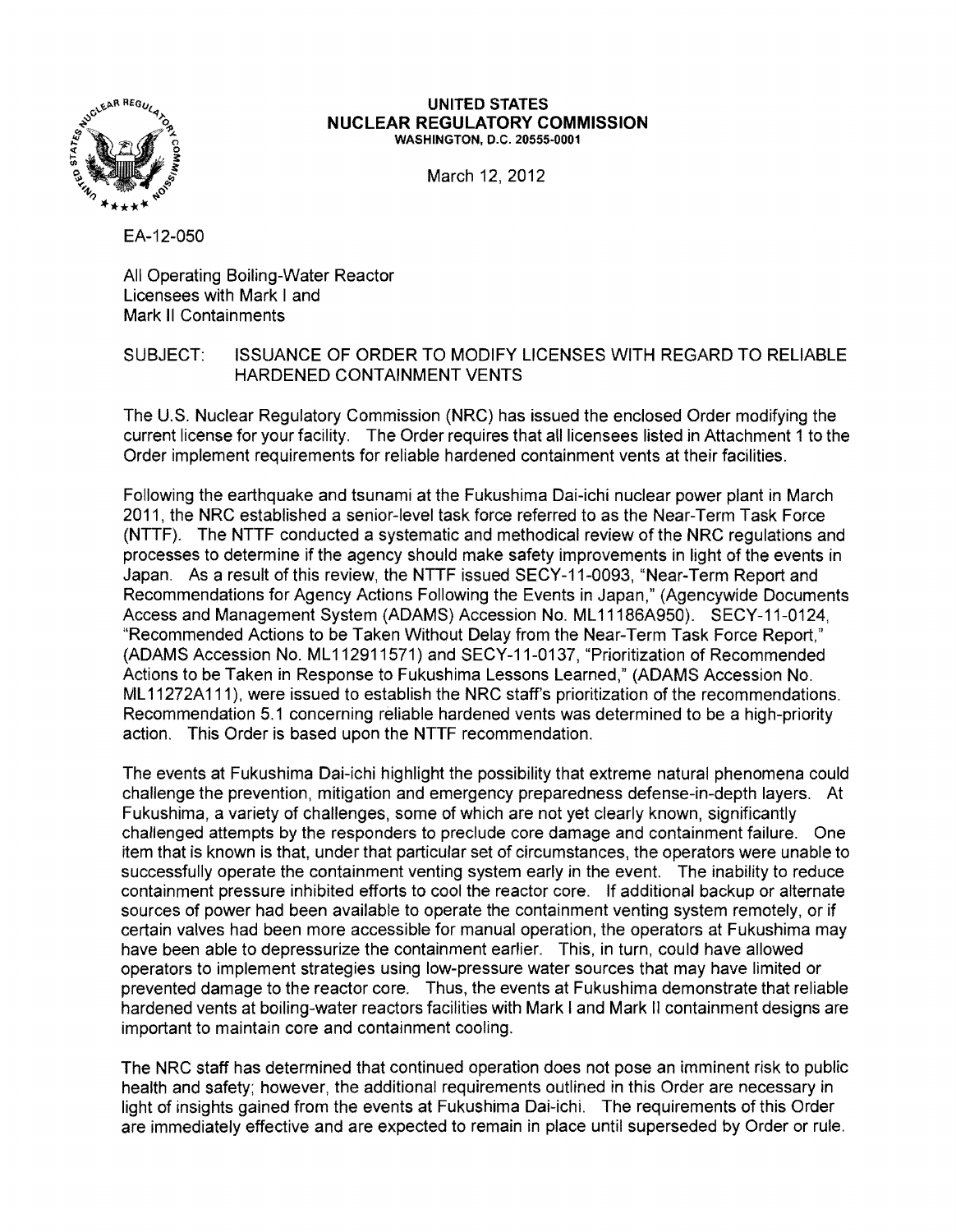All Boiling-Water Reactor Licensees with Mark I and Mark II Containments - 2 -

Pursuant to Section 223 of the Atomic Energy Act of 1954, as amended, any person who willfully violates, attempts to violate, or conspires to violate, any provision of this Order shall be subject to criminal prosecution as set forth in that section. Violation of this order may also subject the person to civil monetary penalty.

The enclosed Order requires responses and actions within specified timeframes. Please contact your Licensing Project Manager or Mr. Robert Fretz, Reliable Hardened Vents Order Project Manager (301-415-1980), regarding any issues related to compliance with the requirements in the enclosed Order, or if you have other questions.

In accordance with 10 CFR 2.390 of the NRC's "Rules of Practice," a copy of this letter and its enclosure will be made available electronically for public inspection in the NRC Public Document Room or from the NRC's document system (ADAMS), accessible from the NRC Web site at http://www.nrc.gov/reading-rm/adams.html. To the extent possible, your response should not include any personal privacy, proprietary, or safeguards information so that it can be made available to the public without redaction. The NRC also includes significant enforcement actions on its Web site at (http://www.nrc.gov/reading-rm/doc-collections/enforcement/actions/. The enclosed Order has been forwarded to the Office of the Federal Register for publication.

Sincerely,

Eric J. Leeds, Director<br>
Office of Nuclear Reactor Regulation

Enclosure: Order (EA-12-050)

cc: Listserv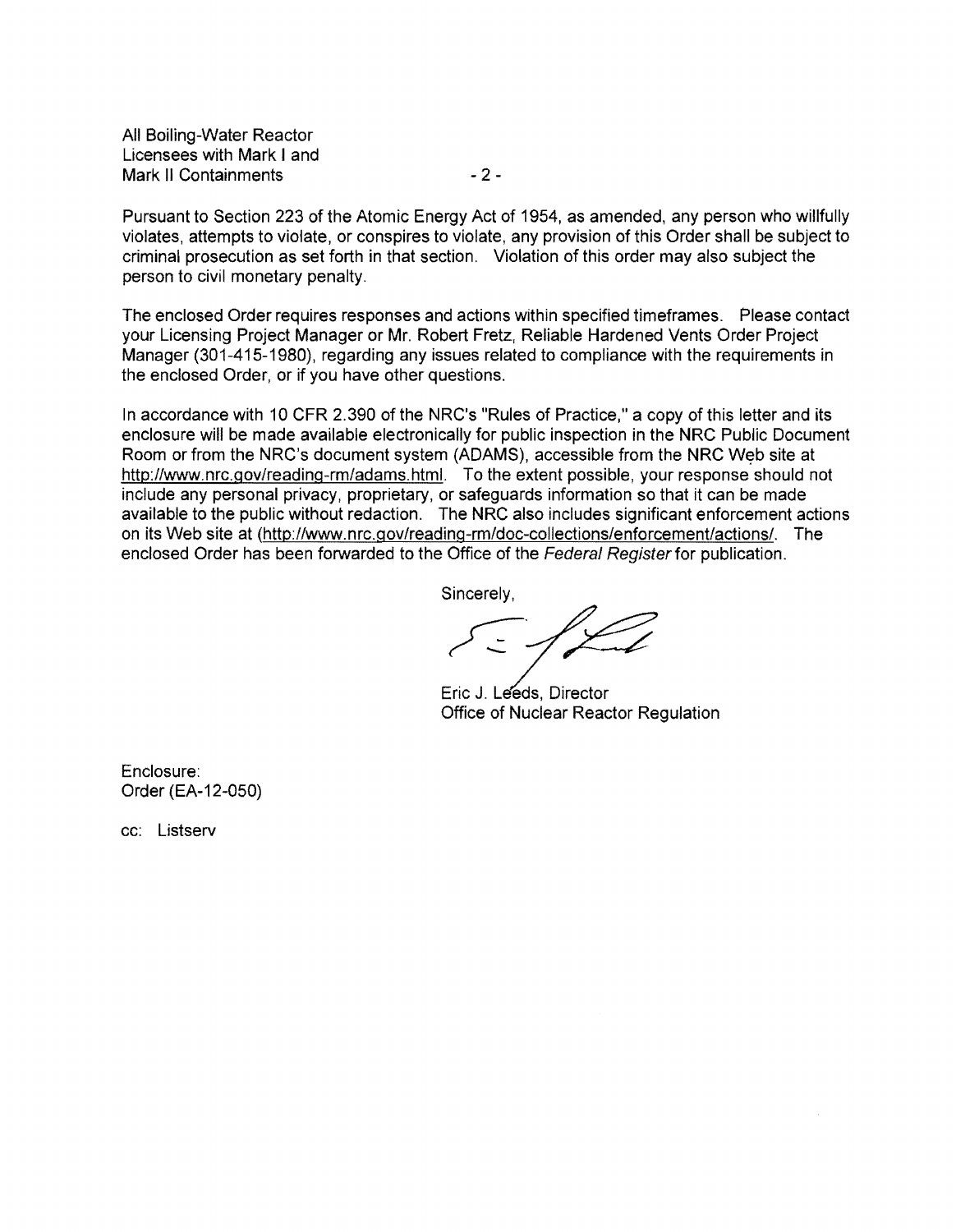# ORDER TO MODIFY LICENSES WITH REGARD TO RELIABLE HARDENED CONTAINMENT VENTS EA-12-050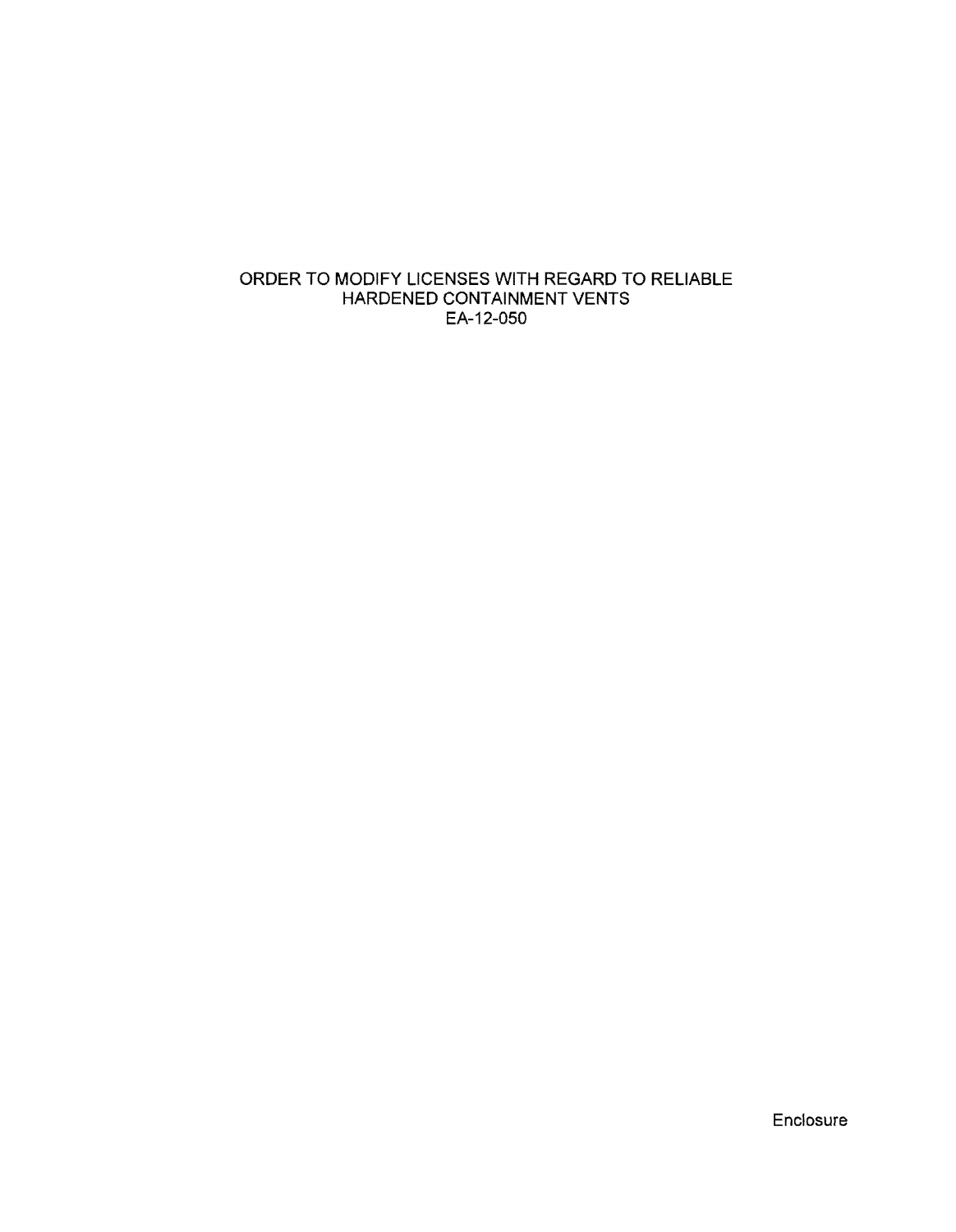## UNITED STATES OF AMERICA NUCLEAR REGULATORY COMMISSION

| In the Matter of                  |                                         |
|-----------------------------------|-----------------------------------------|
| ALL OPERATING BOILING WATER       | Docket Nos. (as shown in Attachment 1)  |
| REACTOR LICENSEES WITH MARK I AND | License Nos. (as shown in Attachment 1) |
| <b>MARK II CONTAINMENTS</b>       | EA-12-050                               |

# **ORDER MODIFYING LICENSES WITH REGARD TO RELIABLE HARDENED CONTAINMENT VENTS (EFFECTIVE IMMEDIATELY)**

I.

The Licensees identified in Attachment 1 to this Order hold licenses issued by the U.S. Nuclear Regulatory Commission (NRC or Commission) authorizing operation of nuclear power plants in accordance with the Atomic Energy Act of 1954, as amended, and Titie 10 of the Code of Federal Regulations (10 CFR) Part 50, "Domestic Licensing of Production and Utilization Facilities." Specifically, these Licensees operate boiling-water reactors (BWRs) with Mark I and Mark II containment designs.

II.

On March 11, 2011, a magnitude 9.0 earthquake struck off the coast of the Japanese island of Honshu. The earthquake resulted in a large tsunami, estimated to have exceeded 14 meters (45 feet) in height, which inundated the Fukushima Dai-ichi nuclear power plant site. The earthquake and tsunami produced widespread devastation across northeastern Japan, and significantly affected the infrastructure and industry in the northeastern coastal areas of Japan.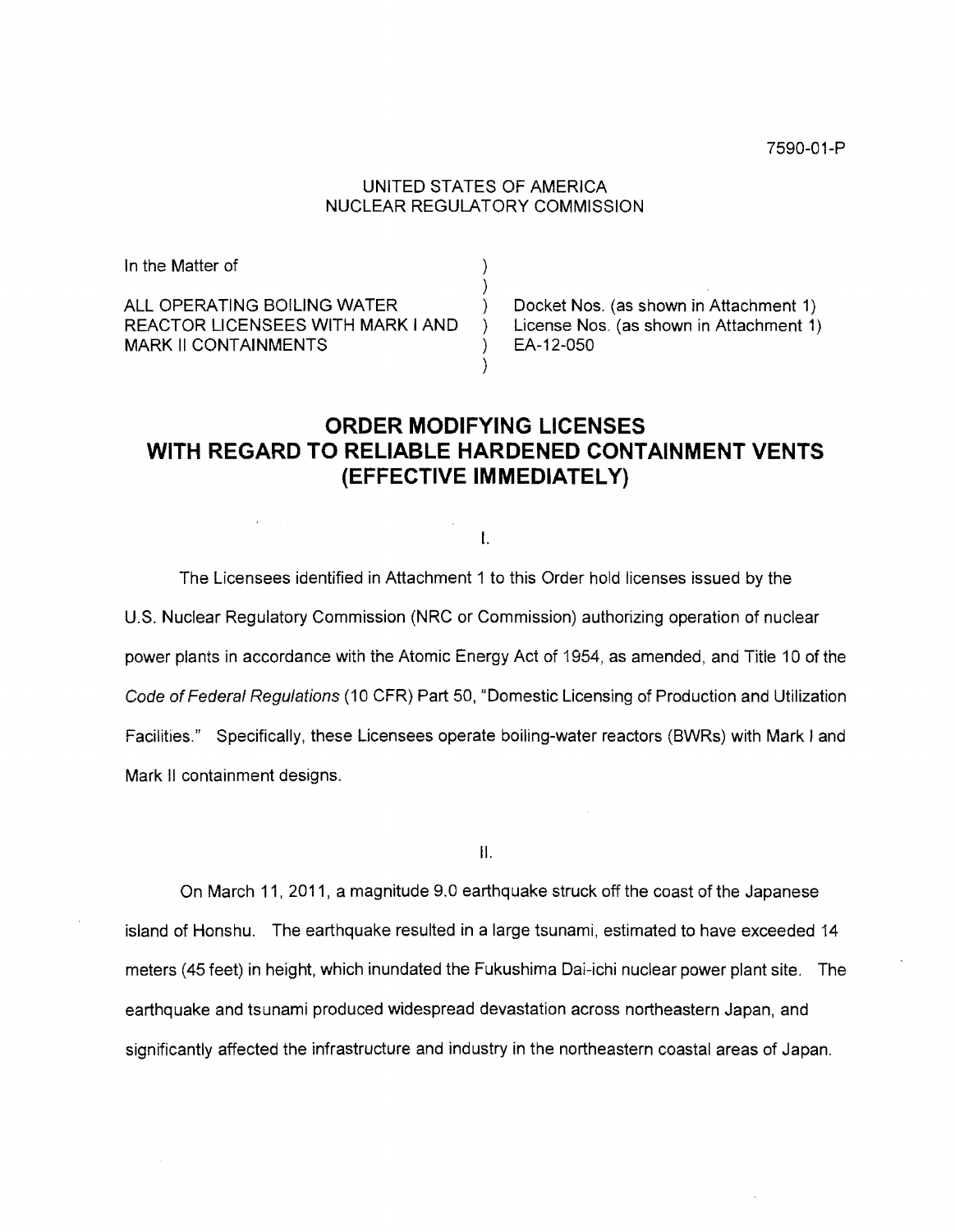When the earthquake occurred, Fukushima Dai-ichi Units 1, 2, and 3 were in operation and Units 4, 5, and 6 were shut down for routine refueling and maintenance activities. The Unit 4 reactor fuel was offloaded to the Unit 4 spent fuel pool. Following the earthquake, the three operating units automatically shut down and offsite power was lost to the entire facility. The emergency diesel generators (EDGs) started at all six units providing alternating current (ac) electrical power to critical systems at each unit. The facility response to the earthquake appears to have been normal.

Approximately 40 minutes following the earthquake and shutdown of the operating units, the first large tsunami wave inundated the site, followed by additional waves. The tsunami caused extensive damage to site facilities and resulted in a complete loss of all ac electrical power at Units 1 through 5, a condition known as station blackout (SSO). In addition, all direct current electrical power was lost early in the event on Units 1 and 2, and after some period of time at the other units. Unit 6 retained the function of one air-cooled EDG. Despite their actions, the operators lost the ability to cool the fuel in the Unit 1 reactor after several hours, in the Unit 2 reactor after about 70 hours, and in the Unit 3 reactor after about 36 hours, resulting in damage to the nuclear fuel shortly after the loss of cooling capabilities.

Operators first considered using the facility's hardened vent to control pressure in the containment within an hour following the loss of all ac power at Unit 1. The Emergency Response Center began reviewing accident management procedures and checking containment venting procedures to determine how to open the containment vent valves without power.<sup>1</sup> Ultimately, without adequate core and containment cooling, primary containment (drywell) pressure and temperature in Units 1, 2, and 3 substantially exceeded the design values for the containments. When the operators attempted to vent the containments, they were significantly

See Institute of Nuclear Power Operations (INPO) report "INPO 11-005, Special Report on the Nuclear Accident at the Fukushima Daiichi Nuclear Power Station, Revision 0," issued November 2011, p. 72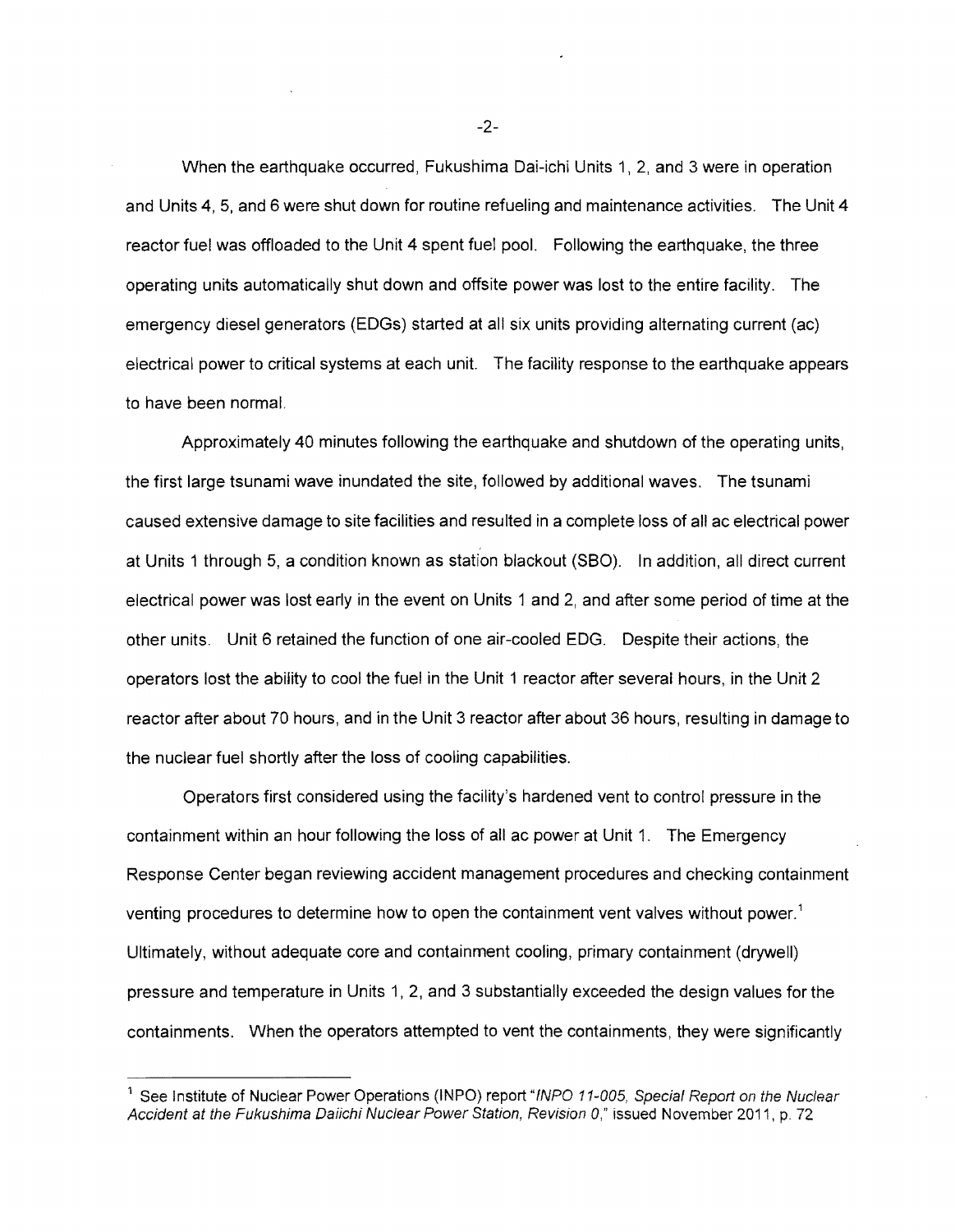challenged in opening the hardened wetwell (suppression chamber) vents because of complications from the prolonged SBO, and high radiation fields that impeded access.

At Fukushima Dai-ichi Units 1, 2, 3, and 4, venting the wetwell involved opening motorand air-operated valves. Similar features are used in many hardened vent systems that were installed in U.S. BWR Mark I containment plants following issuance of Generic Letter (GL) 89-16, "Installation of a Hardened Wetwell Vent." In the prolonged SBO situation that occurred at Fukushima, operator actions were not possible from the control room because of the loss of power, and the loss of pneumatic supply pressure to the air-operated valves. The resultant delay in venting the containment precluded early injection of coolant into the reactor vessel. The Jack of coolant, in turn, resulted in extensive core damage, high radiation levels, hydrogen production and containment failure. The leakage of hydrogen gas into the reactor buildings resulted in explosions in the secondary containment buildings of Units 1, 3, and 4, and the ensuing damage to the facility contributed to the uncontrolled release of radioactive material to the environment.

Fukushima Dai-ichi Units 1, 2, 3, and 4 use the Mark I containment design; however, because Mark II containment designs are only slightly larger in volume than Mark I containment designs and use wetwell pressure suppression, it can reasonably be concluded that a Mark II under similar circumstances would have suffered similar consequences.

Following the events at the Fukushima Dai-ichi nuclear power plant, the NRC established a senior-level agency task force referred to as the Near-Term Task Force (NTrF). The NTTF was tasked with conducting a systematic and methodical review of the NRC regulations and processes and determining if the agency should make additional improvements to these programs in light of the events at Fukushima Dai-ichi. As a result of this review, the NTTF developed a comprehensive set of recommendations, documented in SECY -11-0093, "Near-Term Report and Recommendations for Agency Actions Following the Events in Japan," dated July 12, 2011. These recommendations were enhanced by the NRC staff following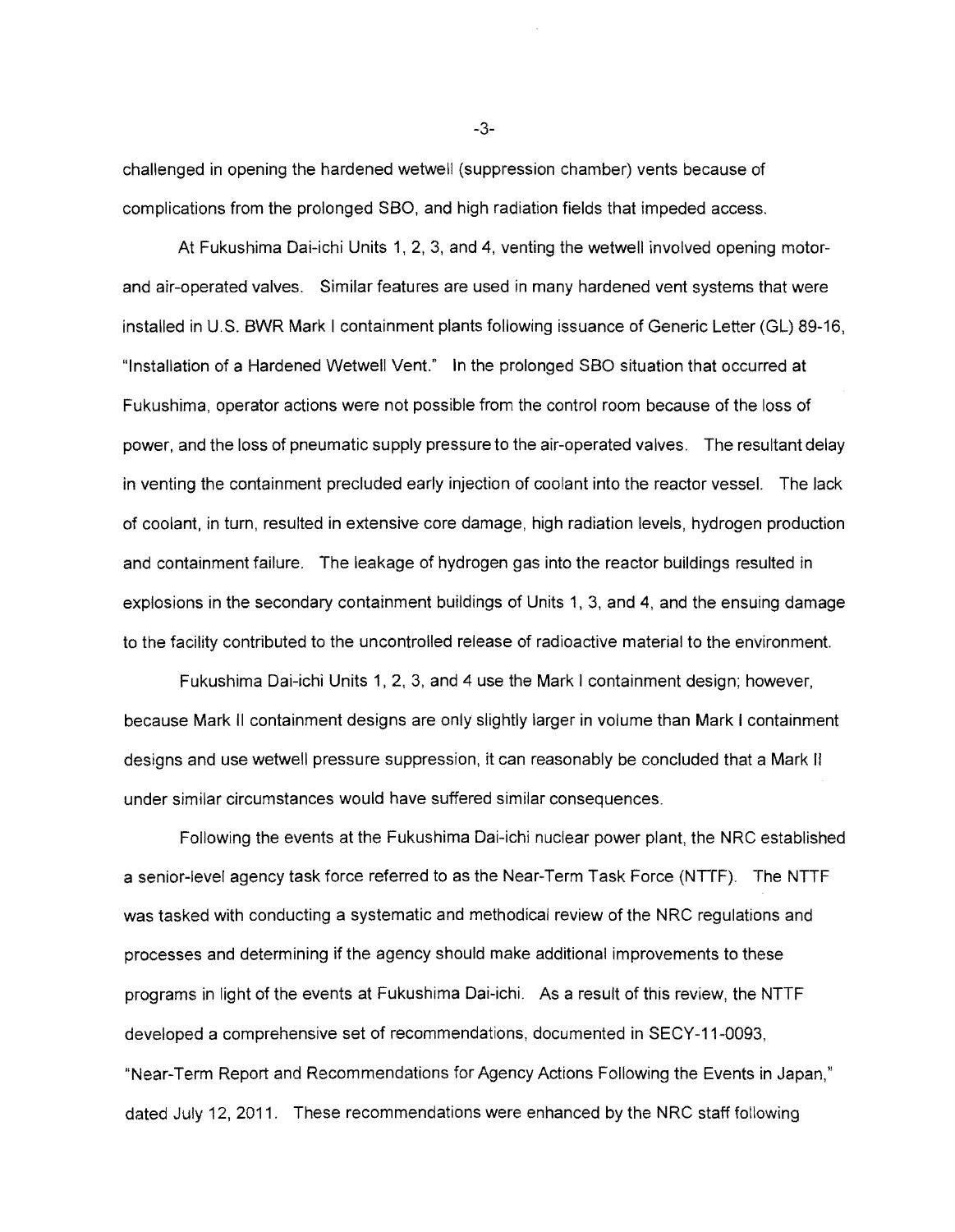interactions with stakeholders. Documentation of the staff's efforts is contained in SECY-11-0124, "Recommended Actions To Be Taken Without Delay From the Near-Term Task Force Report," dated September 9,2011, and SECY-11-0137, "Prioritization of Recommended Actions To Be Taken in Response to Fukushima Lessons Learned," dated October 3,2011.

As directed by the Staff Requirements Memorandum (SRM) for SECY-11-0093, the NRC staff reviewed the NTTF recommendations within the context of the NRC's existing regulatory framework and considered the various regulatory vehicles available to the NRC to implement the recommendations. SECY-11-0124 and SECY-11-0137 established the staff's prioritization of the recommendations based upon the potential safety enhancements.

Current regulatory requirements and existing plant capabilities allow the NRC to conclude that a sequence of events such as the Fukushima Dai-ichi accident is unlikely to occur in the U.S. Therefore, continued operation and continued licensing activities do not pose an imminent threat to public health and safety. However, the importance of reliable operation of hardened vents during emergency conditions was already well established and this understanding has been reinforced by the clear lessons of Fukushima. While not required, hardened vents have been in place in U.S. plants with BWR Mark I containments for many years but a wide variance exists with regard to the reliability of the vents. Additionally, hardened vents are not required on plants with BWR Mark II containments although as discussed above, Mark II containments are only slightly larger than Mark I. Reliable hardened venting systems in BWR facilities with Mark I and Mark II containments are needed to ensure that adequate protection of public health and safety is maintained.

In SRM-SECY-11-0137, the Commission directed the NRC staff to take certain actions and provided further guidance including directing the staff to consider filtered vents. The staff has determined that there are policy issues that need to be resolved before any regulatory action can be taken to require Licensees to install filtered vents. These policy issues include

 $-4-$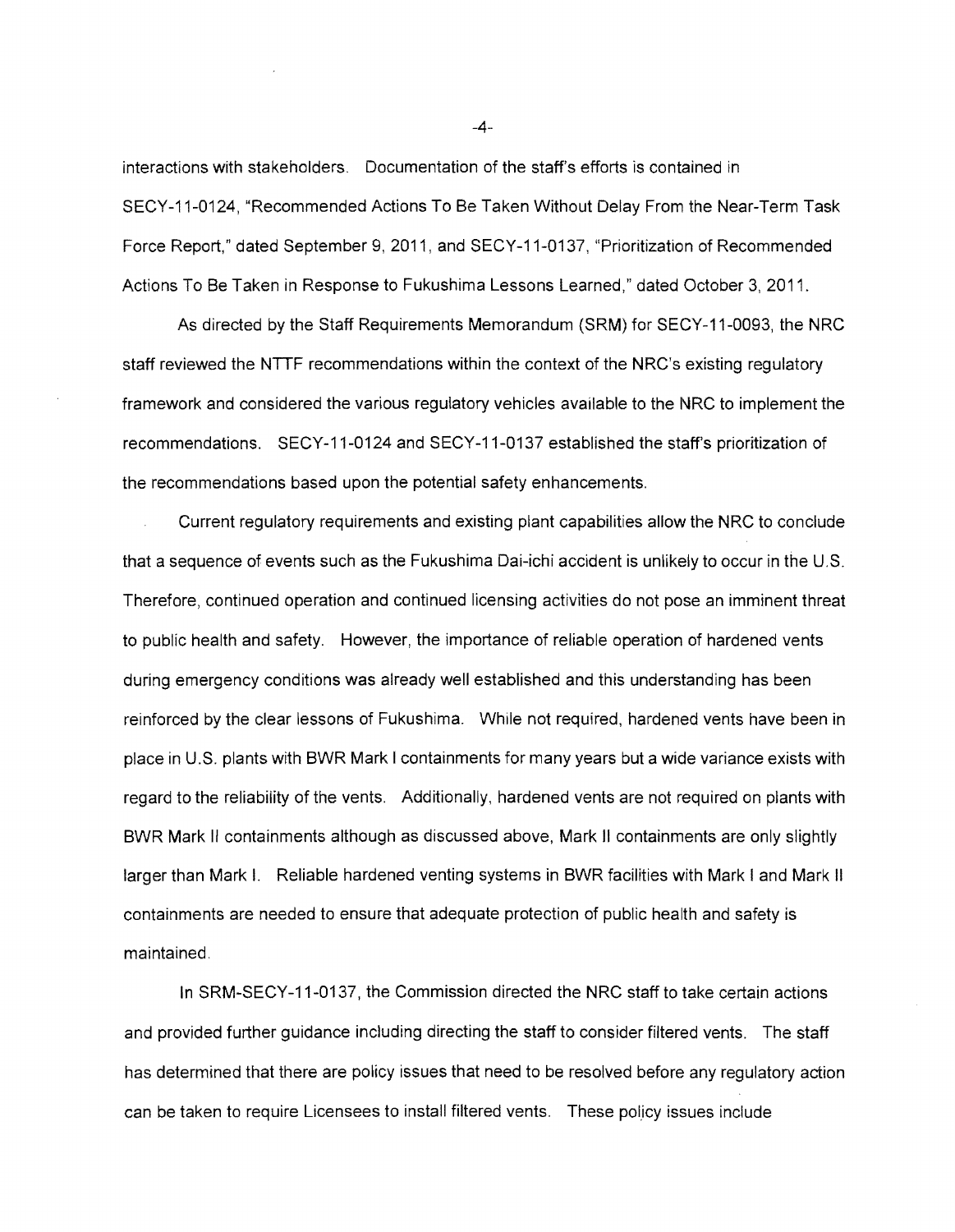consideration of severe accident conditions in the design and operation of the vent, addition of filters to hardened reliable vent systems, and consideration of vents in areas other than primary containment. However, the NRC has also determined that Licensees should promptly begin the implementation of short-term actions relating to reliable hardened vents and to focus these actions on improvements that will assist in the prevention of core damage. As such, this Order requires Licensees to take the necessary actions to install reliable hardened venting systems in BWR facilities with Mark I and Mark II containments to assist strategies relating to the prevention of core damage. With respect to the policy issues discussed above, the NRC staff plans to submit a Policy Paper to the Commission in July 2012.

Additional details on an acceptable approach for complying with this Order will be contained in final Interim Staff Guidance (lSG) scheduled to be issued by the NRC in August 2012. This guidance will also include a template to be used for the plan that will be submitted in accordance with Section IV, C.1 below.

III.

Reasonable assurance of adequate protection of the public health and safety and assurance of the common defense and security are the fundamental NRC regulatory objectives. Compliance with NRC requirements plays a critical role in giving the NRC confidence that Licensees are maintaining an adequate level of public health and safety and common defense and security. While compliance with NRC requirements presumptively assures adequate protection, new information may reveal that additional requirements are warranted. In such situations, the Commission may act in accordance with its statutory authority under Section 161 of the Atomic Energy Act of 1954, as amended, to require Licensees to take action in order to protect health and safety and common defense and security.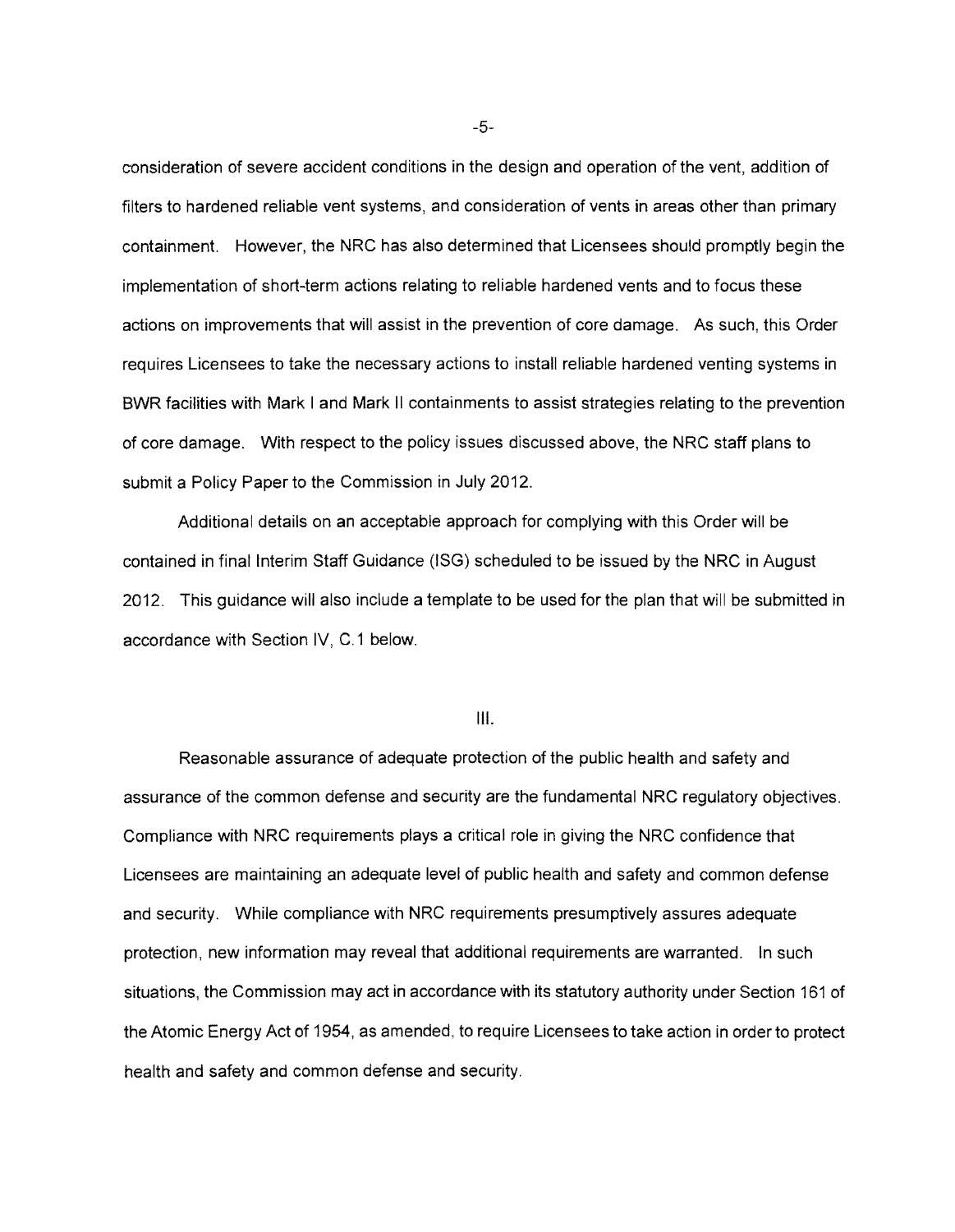To protect public health and safety from the inadvertent release of radioactive materials, the NRC's defense-in-depth strategy includes multiple layers of protection: (1) prevention of accidents by virtue of the design, construction and operation of the plant, (2) mitigation features to prevent radioactive releases should an accident occur, and (3) emergency preparedness programs that include measures such as sheltering and evacuation. The defense-in-depth strategy also provides for multiple physical barriers to contain the radioactive materials in the event of an accident. The barriers are the fuel cladding, the reactor coolant pressure boundary, and the containment. These defense-in-depth features are embodied in the existing regulatory requirements and thereby provide adequate protection of public health and safety.

The events at Fukushima Dai-ichi highlight the possibility that extreme natural phenomena could challenge the prevention, mitigation and emergency preparedness defense-in-depth layers. At Fukushima, limitations in time and unpredictable conditions associated with the accident significantly challenged attempts by the responders to preclude core damage and containment failure. In particular, the operators were unable to successfully operate the containment venting system. The inability to reduce containment pressure inhibited efforts to cool the reactor core. If additional backup or alternate sources of power had been available to operate the containment venting system remotely, or if certain valves had been more accessible for manual operation, the operators at Fukushima may have been able to depressurize the containment earlier. This, in turn, could have allowed operators to implement strategies using low-pressure water sources that may have limited or prevented damage to the reactor core. Thus, the events at Fukushima demonstrate that reliable hardened vents at BWR facilities with Mark I and Mark II containment designs are important to maintain core and containment cooling.

The Commission has determined that ensuring adequate protection of public health and safety requires that all operating BWR facilities with Mark I and Mark II containments have a reliable hardened venting capability for events that can lead to core damage. These new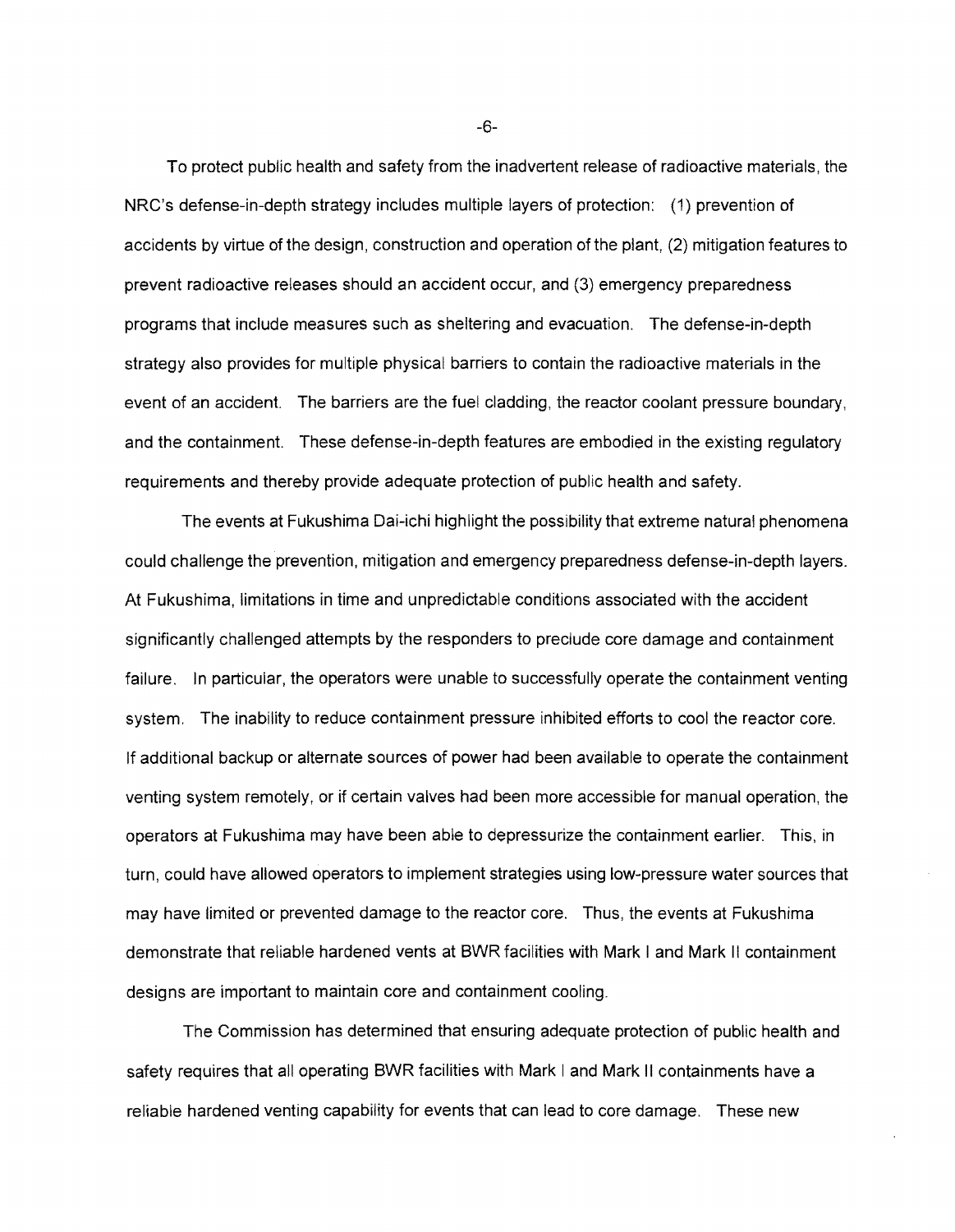requirements provide greater mitigation capability consistent with the overall defense-in-depth philosophy, and therefore greater assurance that the challenges posed by severe external events to power reactors do not pose an undue risk to public health and safety. To provide reasonable assurance of adequate protection of public health and safety, all licenses identified in Attachment 1 to this Order shall be modified to include the requirements identified in Attachment 2 to this Order.

Accordingly, the NRC has concluded that these measures are necessary to ensure adequate protection of public health and safety under the provisions of the backfit rule, 10 CFR 50.109(a)(4)(ii), and is requiring Licensee actions. In addition, pursuant to 10 CFR 2.202, the NRC finds that the public health, safety and interest require that this Order be made immediately effective.

### IV.

Accordingly, pursuant to Sections 161b, 161i, 161o, and 182 of the Atomic Energy Act of 1954, as amended, and the Commission's regulations in 10 CFR 2.202, "Orders," and 10 CFR Part 50, IT IS HEREBY ORDERED, EFFECTIVE IMMEDIATELY, THAT ALL LICENSES IDENTIFIED IN ATTACHMENT 1 TO THIS ORDER ARE MODIFIED AS FOLLOWS:

A. All Licensees shall, notwithstanding the provisions of any Commission regulation or license to the contrary, comply with the requirements described in Attachment 2 to this Order except to the extent that a more stringent requirement is set forth in the license. These Licensees shall promptly start implementation of the requirements in Attachment 2 to the Order and shall complete full implementation no later than two (2) refueling cycles following the submittal of the overall integrated plan, as required in Condition C.1. (scheduled to be issued in August 2012), or December 31,2016, whichever comes first.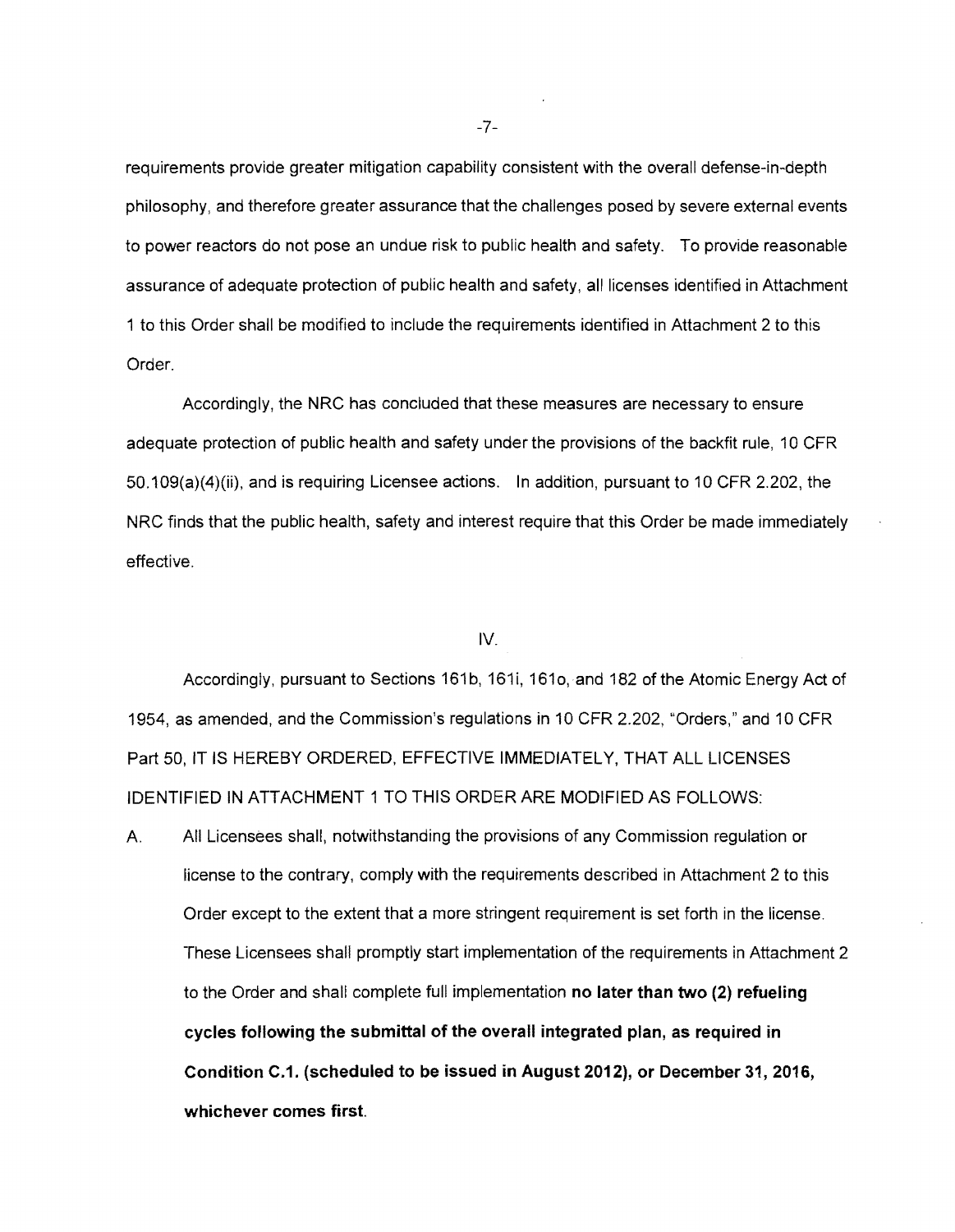- B. 1. All Licensees shall, within **twenty (20) days** of the date of this Order, notify the Commission (1) if they are unable to comply with any of the requirements described in Attachment 2, (2) if compliance with any of the requirements is unnecessary in their specific circumstances, or (3) if implementation of any of the requirements would cause the Licensee to be in violation of the provisions of any Commission regulation or the facility license. The notification shall provide the Licensee's justification for seeking relief from or variation of any specific requirement.
	- 2. Any Licensee that considers that implementation of any of the requirements described in Attachment 2 to this Order would adversely affect the safe and secure operation of the facility must notify the Commission, within **twenty (20) days** of this Order, of the adverse safety impact, the basis for its determination that the requirement has an adverse safety impact, and either a proposal for achieving the same objectives specified in the Attachment 2 requirement in question, or a schedule for modifying the facility to address the adverse safety condition. If neither approach is appropriate, the Licensee must supplement its response to Condition B.1 of this Order to identify the condition as a requirement with which it cannot comply, with attendant justifications as required in Condition B.1.
- C. 1. All Licensees shall, **by February 28,2013,** submit to the Commission for review an overall integrated plan including a description of how compliance with the requirements described in Attachment 2 will be achieved.
	- 2. All Licensees shall provide an initial status report **sixty (60) days** following issuance of the final ISG, and at **six (6)-month intervals** following submittal of the overall integrated plan, as required in Condition C.1, which delineates progress made in implementing the requirements of this Order.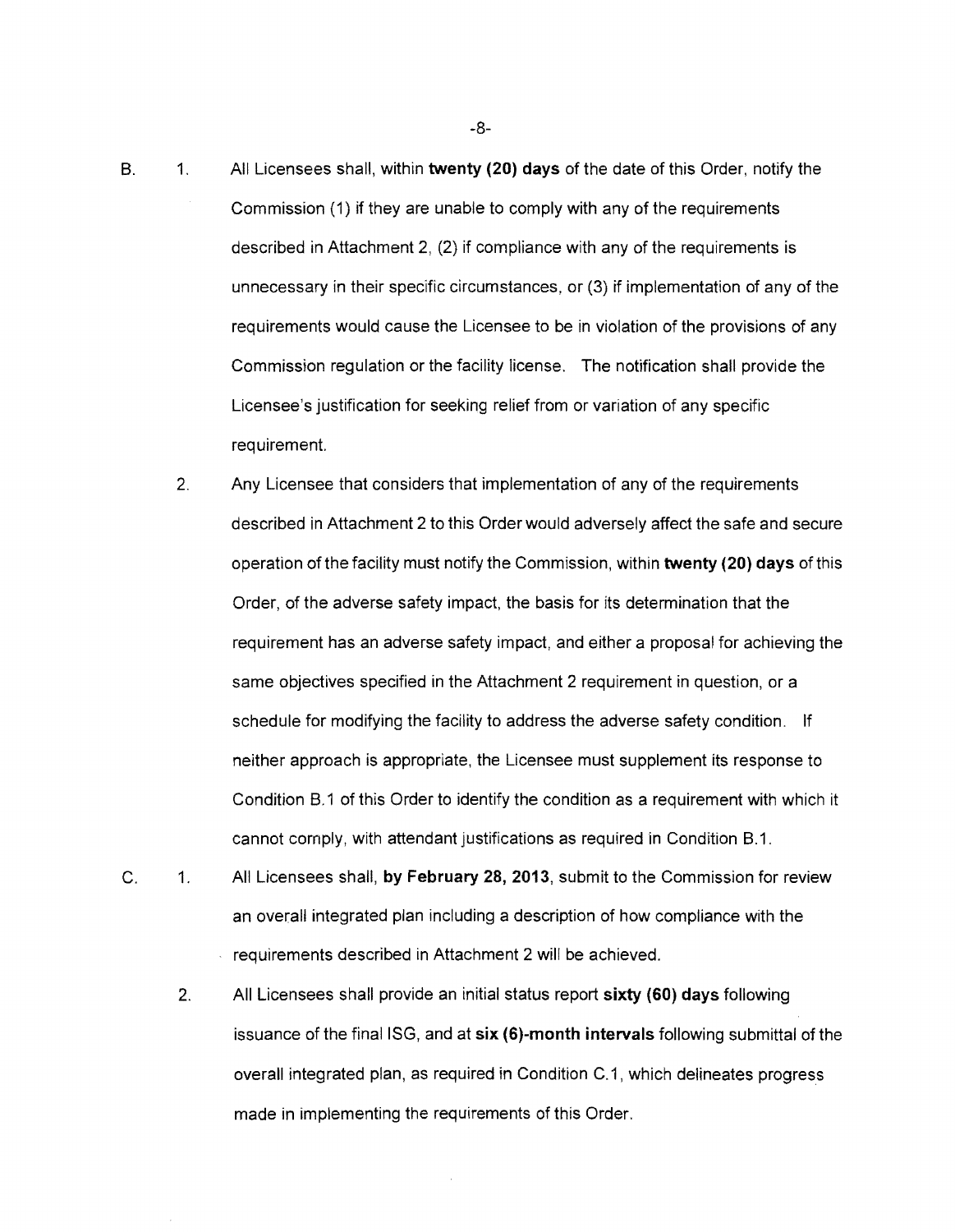3. All Licensees shall report to the Commission when full compliance with the requirements described in Attachment 2 is achieved.

Licensee responses to Conditions B.1, B.2, C.1, C.2, and C.3 above shall be submitted in accordance with 10 CFR 50.4, "Written Communications."

The Director, Office of Nuclear Reactor Regulation may, in writing, relax or rescind any of the above conditions upon demonstration by the Licensee of good cause.

#### V.

In accordance with 10 CFR 2.202, the Licensee must, and any other person adversely affected by this Order may, submit an answer to this Order, and may request a hearing on this Order, within twenty (20) days of the date of this Order. Where good cause is shown, consideration will be given to extending the time to answer or to request a hearing. A request for extension of time in which to submit an answer or request a hearing must be made in writing to the Director, Office of Nuclear Reactor Regulation, U.S. Nuclear Regulatory Commission, Washington, DC 20555, and include a statement of good cause for the extension. The answer may consent to this Order.

If a hearing is requested by a Licensee or a person whose interest is adversely affected, the Commission will issue an Order designating the time and place of any hearings. **If** a hearing is held, the issue to be considered at such hearing shall be whether this Order should be sustained. Pursuant to 10 CFR 2.202(c)(2)(i), the licensee or any other person adversely affected by this Order, may, in addition to demanding a hearing, at the time the answer is filed or sooner, move the presiding officer to set aside the immediate effectiveness of the Order on the ground that the Order, including the need for immediate effectiveness, is not based on adequate evidence but on mere suspicion, unfounded allegations, or error.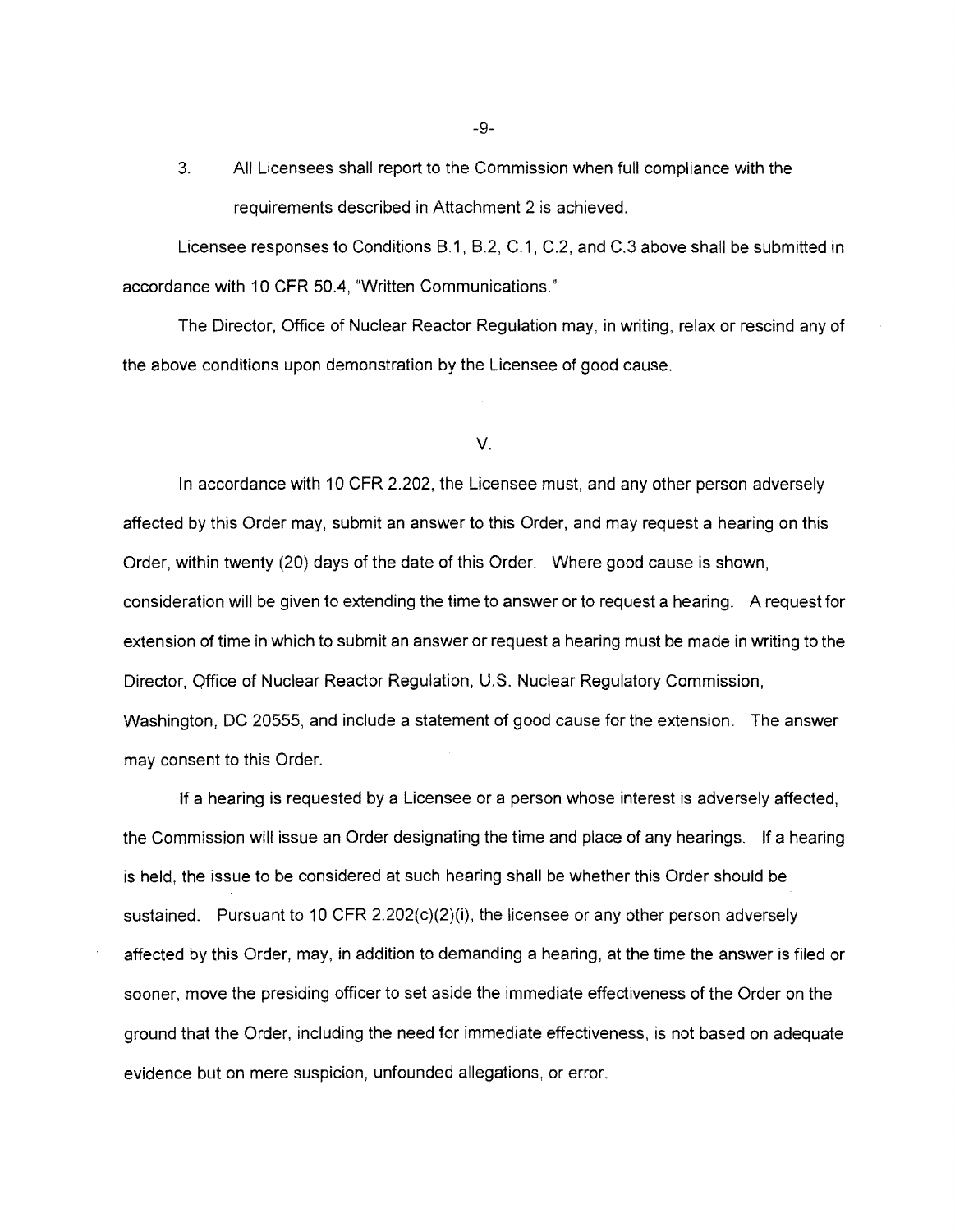All documents filed in NRC adjudicatory proceedings, including a request for hearing, a petition for leave to intervene, any motion or other document filed in the proceeding prior to the submission of a request for hearing or petition to intervene, and documents filed by interested governmental entities participating under 10 CFR 2.315(c), must be filed in accordance with the NRC E-Filing rule (72 FR 49139, August 28,2007). The E-Filing process requires participants to submit and serve all adjudicatory documents over the internet, or in some cases to mail copies on electronic storage media. Participants may not submit paper copies of their filings unless they seek an exemption in accordance with the procedures described below.

To comply with the procedural requirements of E-Filing, at least 10 days prior to the filing deadline, the participant should contact the Office of the Secretary by e-mail at hearing.docket@nrc.gov, or by telephone at (301) 415-1677, to request (1) a digital ID certificate, which allows the participant (or its counsel or representative) to digitally sign documents and access the E-Submittal server for any proceeding in which it is participating; and (2) advise the Secretary that the participant will be submitting a request or petition for hearing (even in instances in which the participant, or its counsel or representative, already holds an NRC-issued digital ID certificate). Based upon this information, the Secretary will establish an electronic docket for the hearing in this proceeding **if** the Secretary has not already established an electronic docket.

Information about applying for a digital ID certificate is available on NRC's public Web site at http://www.nrc.gov/site-help/e-submittals/apply-certificates.html. System requirements for accessing the E-Submittal server are detailed in NRC's "Guidance for Electronic Submission," which is available on the agency's public Web site at http://www.nrc.gov/site-help/esubmittals.html. Participants may attempt to use other software not listed on the web site, but should note that the NRC's E-Filing system does not support unlisted software, and the NRC Meta System Help Desk will not be able to offer assistance in using unlisted software.

 $-10-$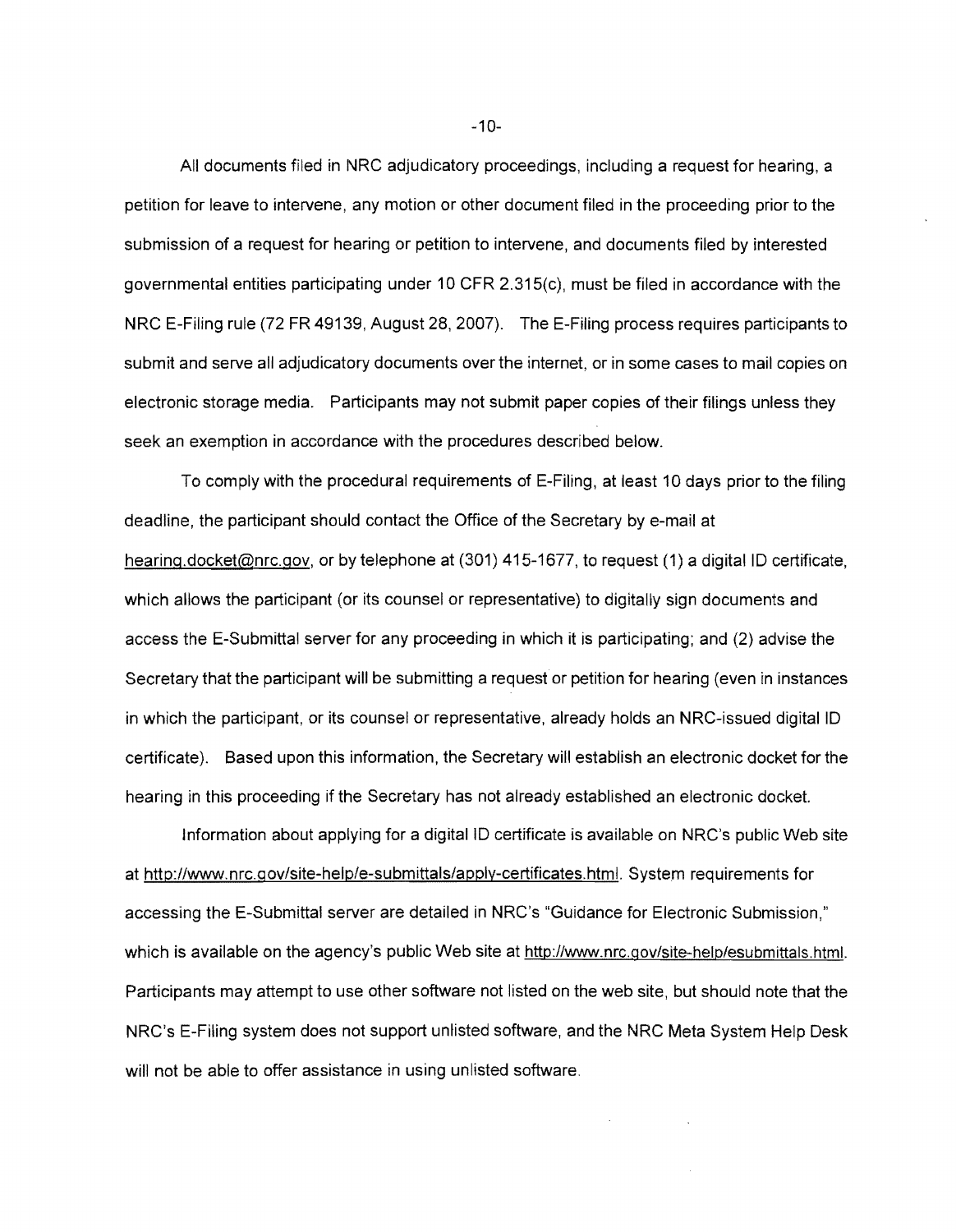If a participant is electronically submitting a document to the NRC in accordance with the E-Filing rule, the participant must file the document using the NRC's online, web-based submission form. In order to serve documents through the Electronic Information Exchange, users will be required to install a web browser plug-in from the NRC web site. Further information on the web-based submission form, including the installation of the Web browser plug-in, is available on the NRC's public Web site at http://www.nrc.gov/site-help/esubmittals.html.

Once a participant has obtained a digital ID certificate and a docket has been created, the participant can then submit a request for hearing or petition for leave to intervene. Submissions should be in Portable Document Format (PDF) in accordance with NRC guidance available on the NRC public Web site at http://www.nrc.gov/site-help/e-submittals.html. A filing is considered complete at the time the documents are submitted through the NRC's E-Filing system. To be timely, an electronic filing must be submitted to the E-Filing system no later than 11 :59 p.m. Eastern Time on the due date. Upon receipt of a transmission, the E-Filing system time-stamps the document and sends the submitter an e-mail notice confirming receipt of the document. The E-Filing system also distributes an e-mail notice that provides access to the document to the NRC Office of the General Counsel and any others who have advised the Office of the Secretary that they wish to participate in the proceeding, so that the filer need not serve the documents on those participants separately. Therefore, applicants and other participants (or their counsel or representative) must apply for and receive a digital ID certificate before a hearing request/petition to intervene is filed so that they can obtain access to the document via the E-Filing system.

A person filing electronically using the agency's adjudicatory E-Filing system may seek assistance by contacting the NRC Meta System Help Desk through the "Contact Us" link located on the NRC Web site at http://www.nrc.gov/site-help/e-submittals.html.by e-mail at MSHD.Resource@nrc.gov, or by a toll-free call at (866) 672-7640. The NRC Meta System Help

 $-11-$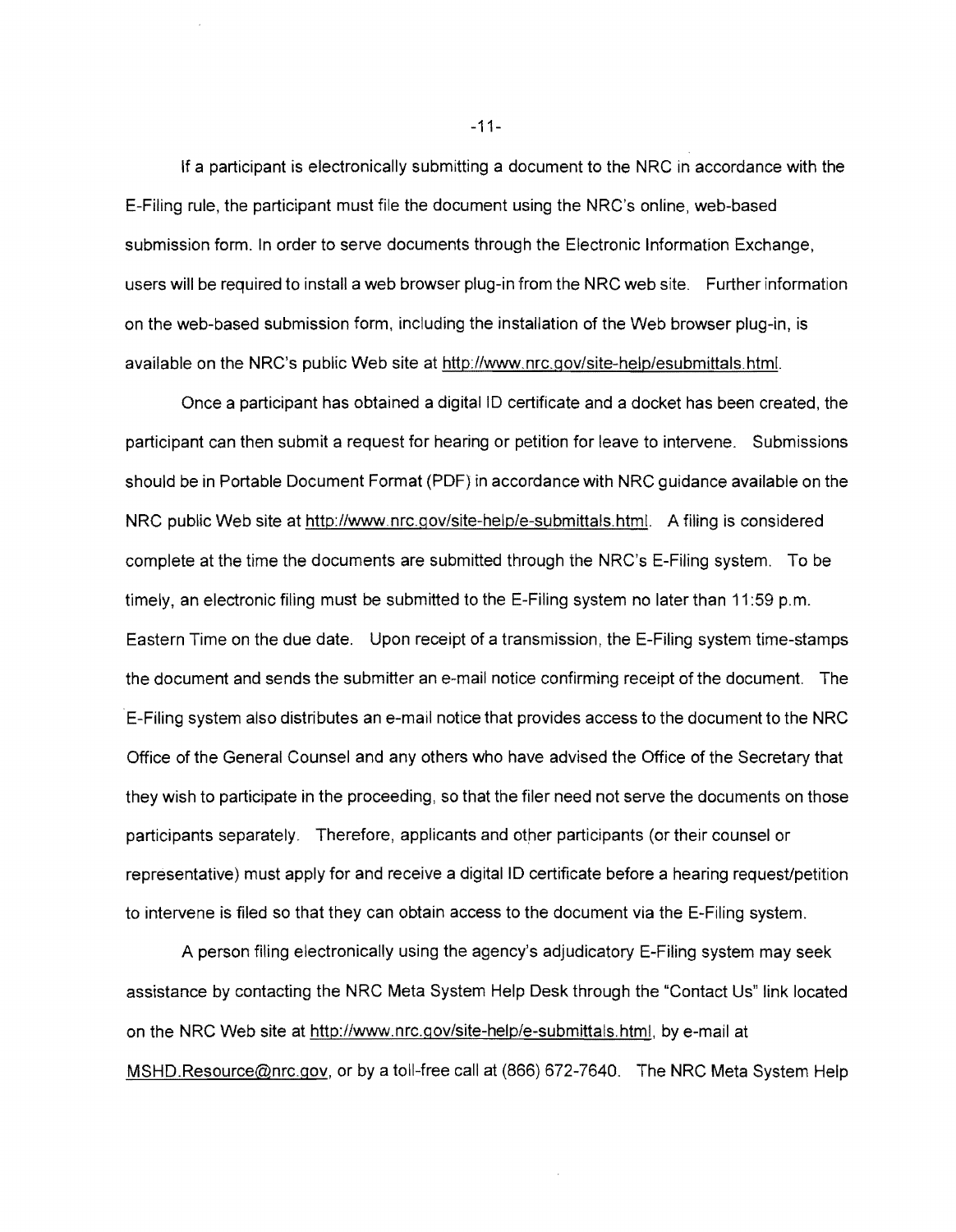Desk is available between 8 a.m. and 8 p.m., Eastern Time, Monday through Friday, excluding government holidays.

Participants who believe that they have a good cause for not submitting documents electronically must file an exemption request, in accordance with 10 CFR 2.302(g), with their initial paper filing requesting authorization to continue to submit documents in paper format. Such filings must be submitted by: (1) first class mail addressed to the Office of the Secretary of the Commission, U.S. Nuclear Regulatory Commission, Washington, DC 20555-0001, Attention: Rulemaking and Adjudications Staff; or (2) courier, express mail, or expedited delivery service to the Office of the Secretary, Sixteenth Floor, One White Flint North, 11555 Rockville Pike, Rockville, Maryland, 20852, Attention: Rulemaking and Adjudications Staff. Participants filing a document in this manner are responsible for serving the document on all other participants. Filing is considered complete by first-class mail as of the time of deposit in the mail, or by courier, express mail, or expedited delivery service upon depositing the document with the provider of the service. A presiding officer, having granted an exemption request from using E-Filing, may require a participant or party to use E-Filing if the presiding officer subsequently determines that the reason for granting the exemption from use of E-Filing no longer exists.

Documents submitted in adjudicatory proceedings will appear in NRC's electronic hearing docket, which is available to the public at http://ehd.nrc.gov/EHD Proceeding/home.asp, unless excluded pursuant to an order of the Commission, or the presiding officer. Participants are requested not to include personal privacy information, such as social security numbers, home addresses, or home phone numbers in their filings, unless an NRC regulation or other law requires submission of such information. With respect to copyrighted works, except for limited excerpts that serve the purpose of the adjudicatory filings and would constitute a Fair Use application, participants are requested not to include copyrighted materials in their submission.

 $-12-$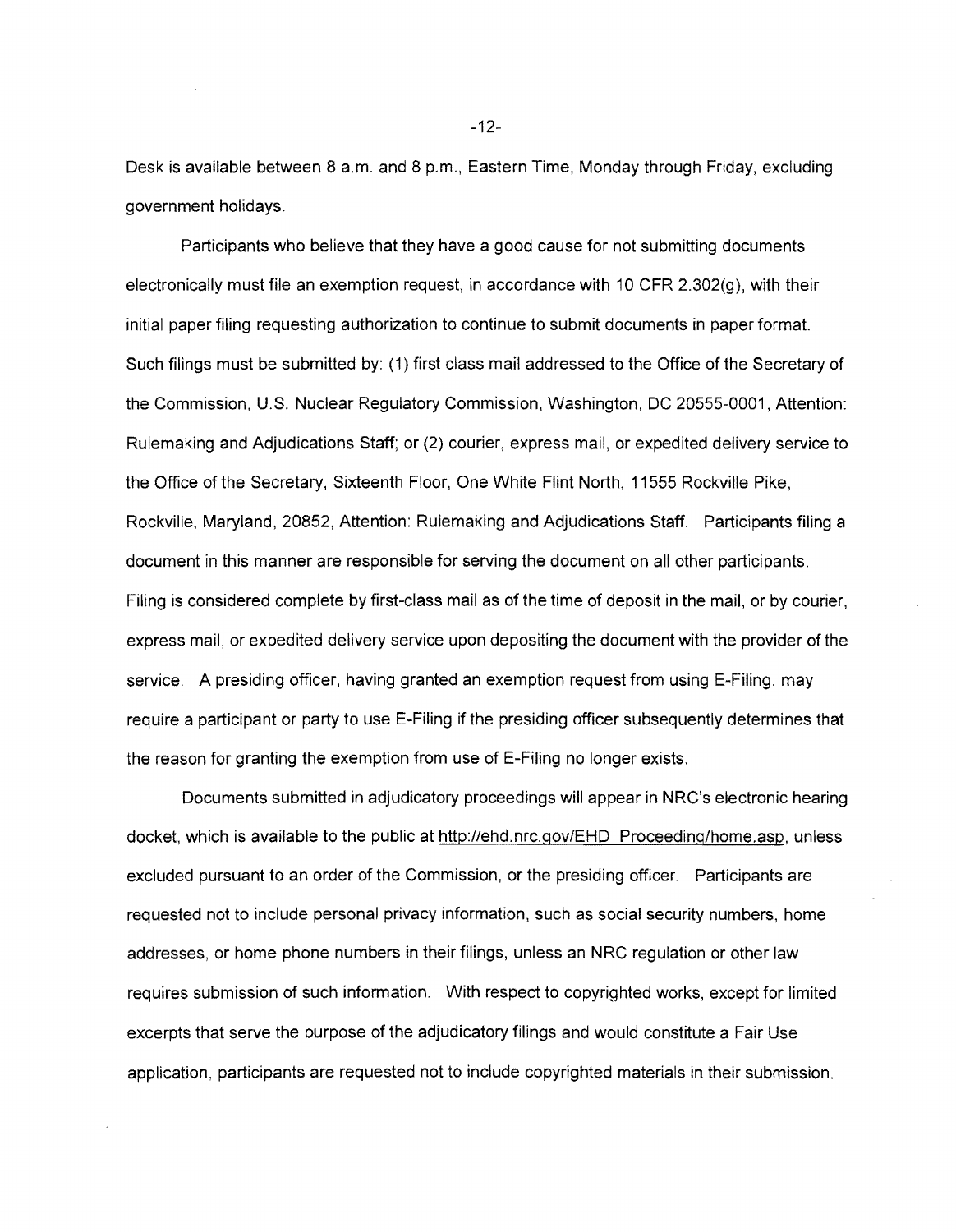If a person other than the Licensee requests a hearing, that person shall set forth with particularity the manner in which his interest is adversely affected by this Order and shall address the criteria set forth in 10 CFR 2.309(d).

**In** the absence of any request for hearing, or written approval of an extension of time in which to request a hearing, the provisions specified in Section IV above shall be final twenty (20) days from the date of this Order without further order or proceedings. If an extension of time for requesting a hearing has been approved, the provisions specified in Section IV shall be final when the extension expires if a hearing request has not been received. AN ANSWER OR A REQUEST FOR HEARING SHALL NOT STAY THE IMMEDIATE EFFECTIVENESS OF THIS ORDER.

FOR THE NUCLEAR REGULATORY COMMISSION

 $\epsilon$  .  $/$  Ll

Eric J. Leeds, Director Office of Nuclear Reactor Regulation

Dated this 12<sup>th</sup> day of March 2012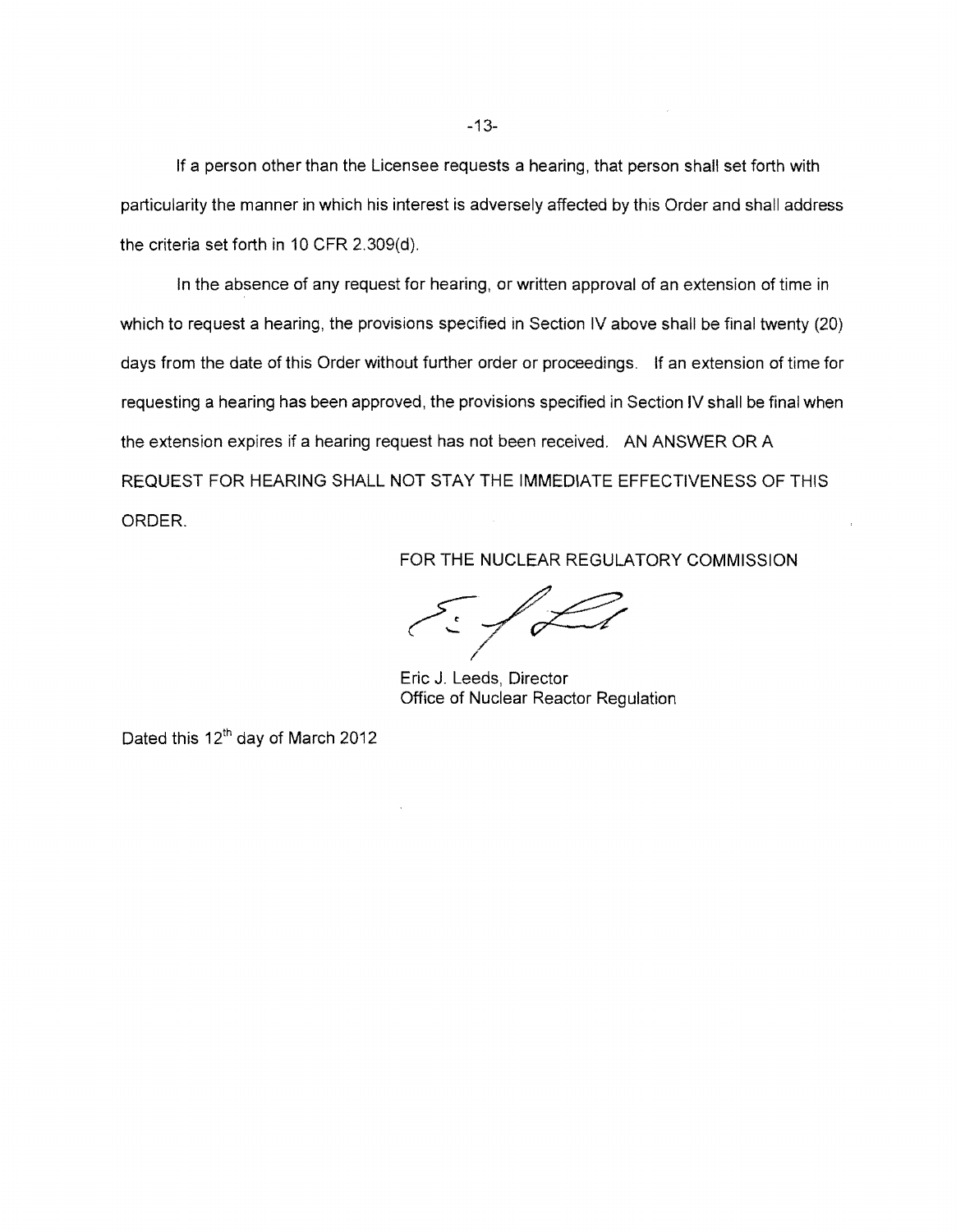## OPERATING BOILING WATER REACTOR LICENSES WITH MARK I AND MARK II CONTAINMENTS

Browns Ferry Nuclear Plant Tennessee Valley Authority Docket Nos. 50-259, 50-260 and 50-296 License Nos. DPR-33, DPR-52 and DPR-68

Mr. Preston D. Swafford Chief Nuclear Officer and Executive Vice President Tennessee Valley Authority 3R Lookout Place 1101 Market Street Chattanooga, TN 37402-2801

Brunswick Steam Electric Plant Carolina Power & Light Co. Docket Nos. 50-325 and 50-324 License Nos. DPR-71 and DPR-62

Mr. Michael J. Annacone Vice President Carolina Power & Light Company Brunswick Steam Electric Plant P. O. Box 10429 Southport, NC 28461

Columbia Generating Station Energy Northwest Docket No. 50-397 License No. NPF-21

Mr. Mark E. Reddemann Chief Executive Officer Energy Northwest MD 1023 P.O. Box 968 Richland, WA 99352

BWR-Mark I

BWR-Mark I

BWR-Mark II

Attachment 1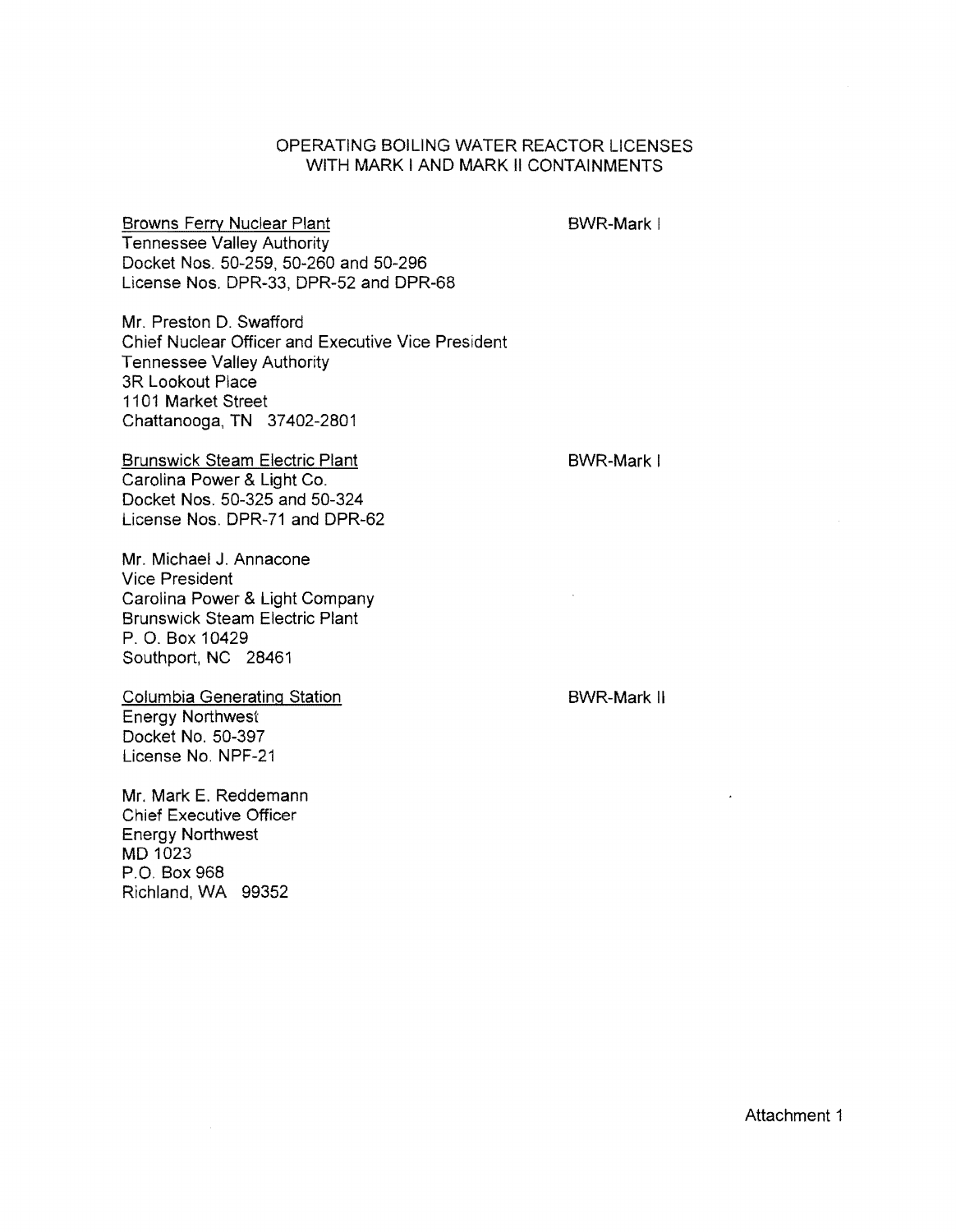Cooper Nuclear Station Nebraska Public Power District Docket No. 50-298 License No. DPR-46

Mr. Brian J. O'Grady Vice President - Nuclear and Chief Nuclear Officer Nebraska Public Power District 72676 648A Avenue P.O. Box 98 Brownville, NE 68321

Dresden Nuclear Power Station Exelon Generation Co., LLC Docket Nos. 50-237 and 50-249 License Nos. DPR-19 and DPR-25

Mr. Michael J. Pacilio President and Chief Nuclear Officer Exelon Nuclear 4300 Winfield Road **Warrenville,IL** 60555

Duane Arnold Energy Center NextEra Energy Duane Arnold, LLC Docket No. 50-331 License No. DPR-49

Mr. Peter Wells Site Vice President NextEra Energy Duane Arnold Energy Center 3277 DAEC Road Palo, IA 52324-9785

Edwin I. Hatch Nuclear Plant Southern Nuclear Operating Co. Docket Nos. 50-321 and 50-366 License Nos. DPR-57 and NPF-5

Mr. Dennis R. Madison Vice President Southern Nuclear Operating Company, Inc. Edwin I. Hatch Nuclear Plant 11028 Hatch Parkway North Baxley, GA 31513

BWR-Mark I

BWR-Mark I

BWR-Mark I

BWR-Mark I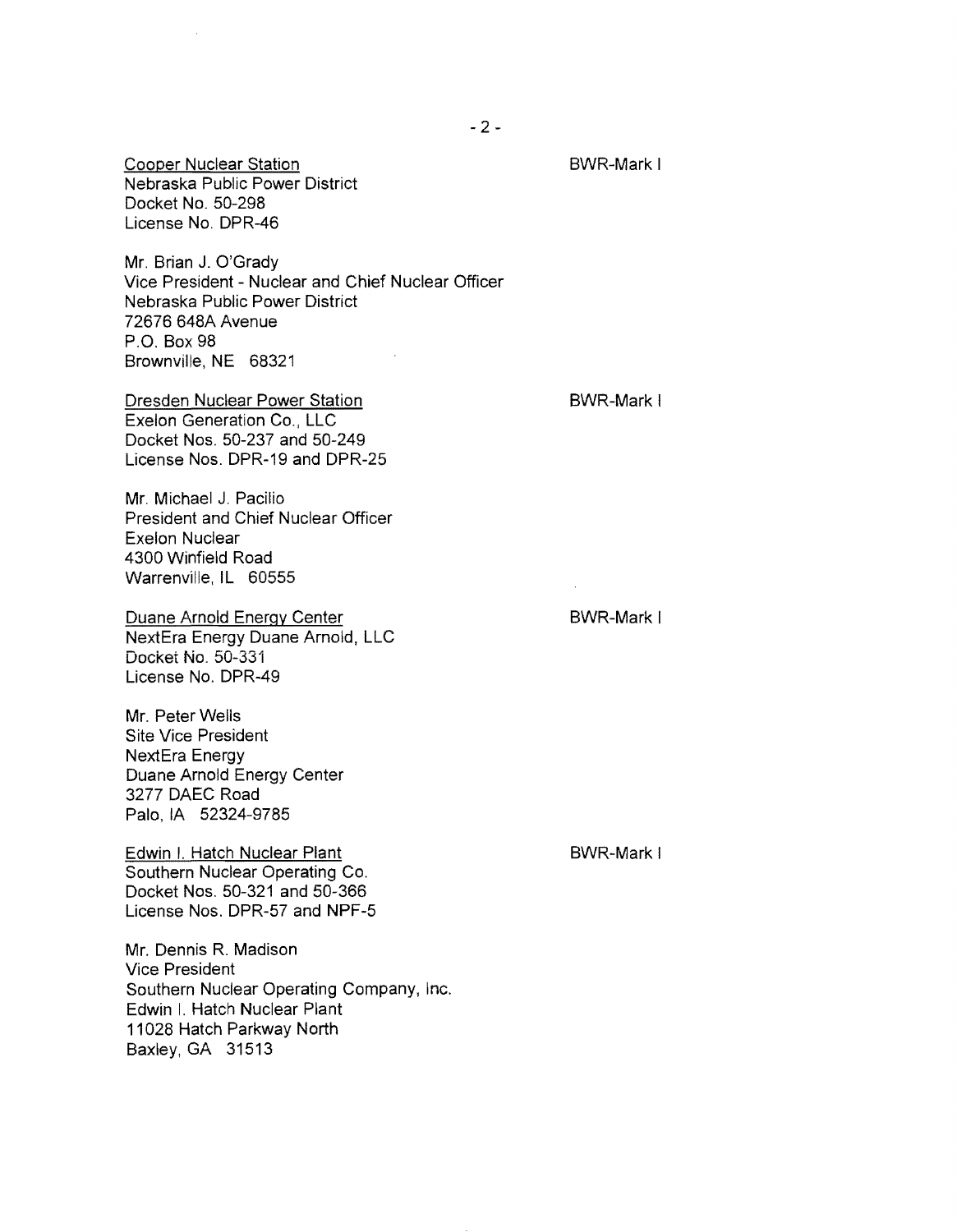Fermi Detroit Edison Co. Docket No. 50-341 License No. NPF-43

Mr. Jack M. Davis Senior Vice President and Chief Nuclear Officer Detroit Edison Company Fermi 2 - 210 NOC 6400 North Dixie Highway Newport, MI 48166

Hope Creek Generating Station PSEG Nuclear, LLC Docket No. 50-354 License No. NPF-57

Mr. Thomas Joyce President and Chief Nuclear Officer PSEG Nuclear LLC - N09 P. O. Box 236 Hancocks Bridge, NJ 08038

James A. FitzPatrick Nuclear Power Plant Entergy Nuclear Operations, Inc. Docket No. 50-333 License No. DPR-59

Mike Colomb Vice President, Operations Entergy Nuclear Operations, Inc. James A. FitzPatrick Nuclear Power Plant P.O. Box 110 Lycoming, NY 13093

LaSalle County Station Exelon Generation Co., LLC Docket Nos. 50-373 and 50-374 License Nos. NPF-11 and NPF-18

Mr. Michael J. Pacilio President and Chief Nuclear Officer Exelon Nuclear 4300 Winfield Road Warrenville, IL 60555

BWR-Mark II

BWR-Mark I

BWR-Mark I

BWR-Mark I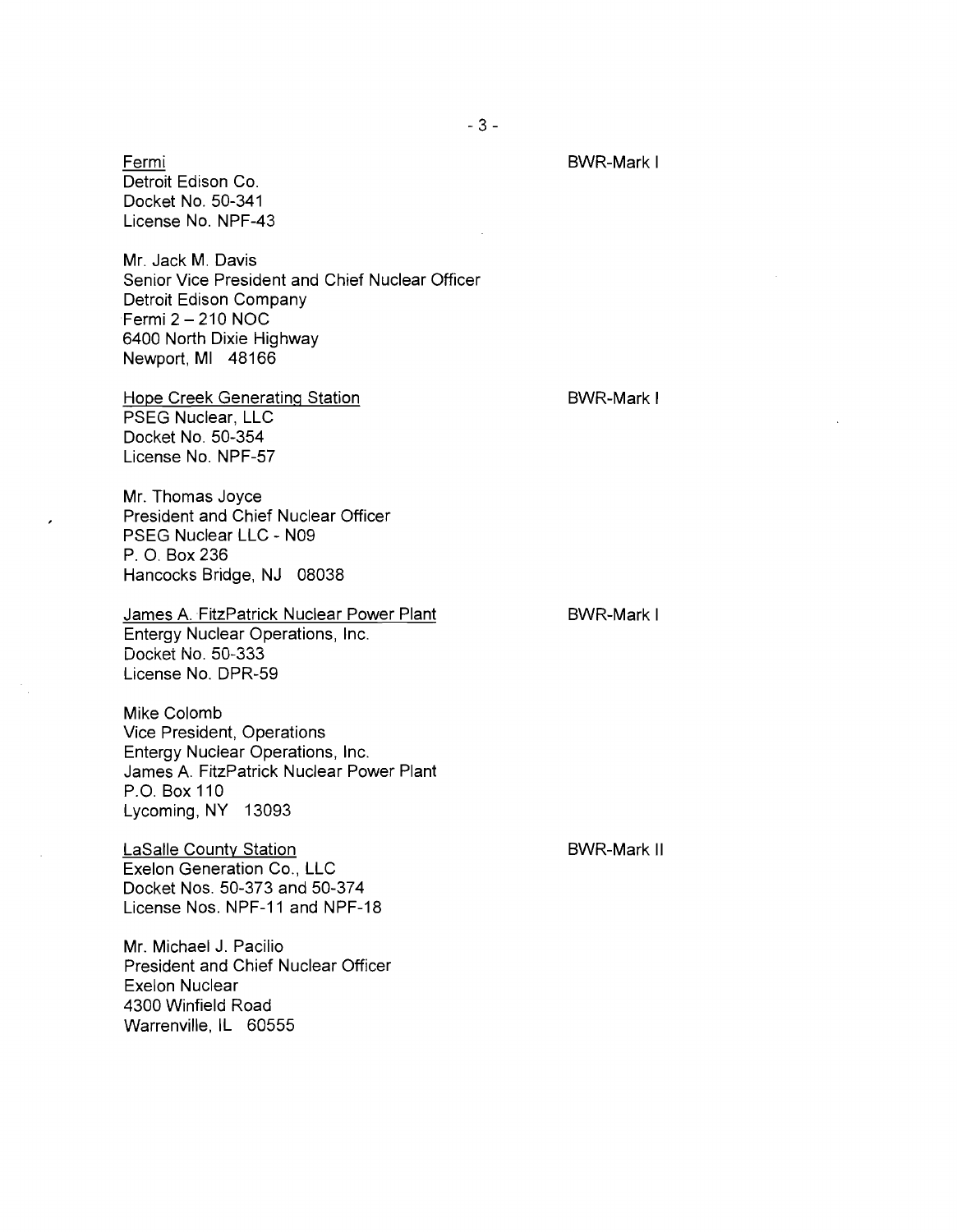Limerick Generating Station Exelon Generation Co., LLC Docket Nos. 50-352 and 50-353 License Nos. NPF-39 and NPF-85

Mr. Michael J. Pacilio President and Chief Nuclear Officer Exelon Nuclear 4300 Winfield Road Warrenville, IL 60555

Monticello Nuclear Generating Plant Northern States Power Company Docket No. 50-263 License No. DPR-22

BWR-Mark I

BWR-Mark II

Mr. Timothy J. O'Connor Site Vice President Northern States Power Company - Minnesota Monticello Nuclear Generating Plant 2807 West County Road 75 Monticello, MN 55362-9637

Nine Mile Point Nuclear Station Nine Mile Point Nuclear Station, LLC Docket Nos. 50-220 and 50-4'10 License Nos. DPR-63 and NPF-69

Mr. Ken Langdon Vice President Nine Mile Point Nine Mile Point Nuclear Station, LLC P. O. Box 63 Lycoming, NY 13093

Oyster Creek Nuclear Generating Station Exelon Generation Co., LLC Docket No. 50-219 License No. DPR-16

Mr. Michael J. Pacilio President and Chief Nuclear Officer Exelon Nuclear 4300 Winfield Road Warrenville, IL 60555

BWR-Mark I & II

BWR-Mark I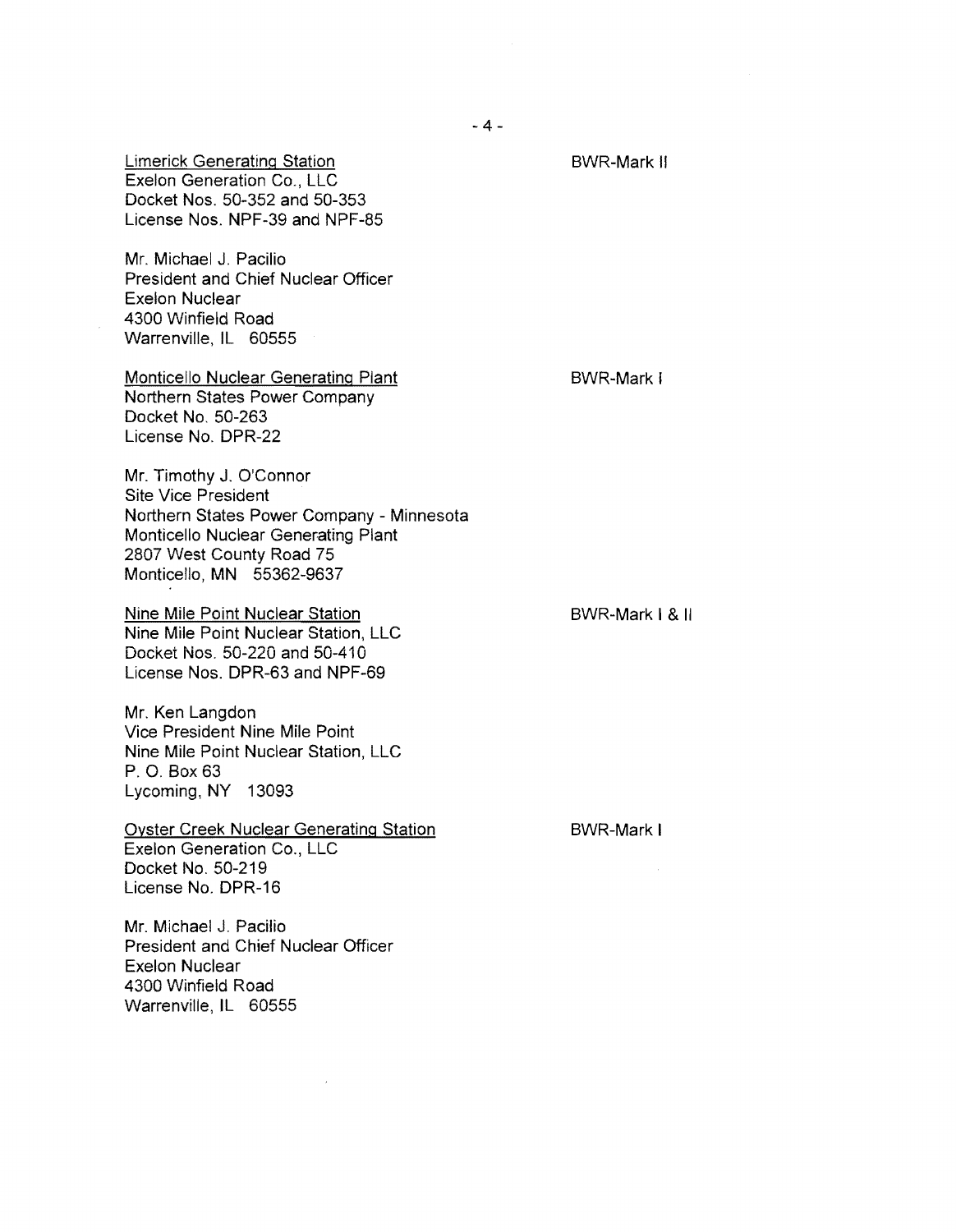| Peach Bottom Atomic Power Station<br>Exelon Generation Co., LLC<br>Docket Nos. 50-277 and 50-278<br>License Nos. DPR-44 and DPR-56                                                       | BWR-Mark I         |
|------------------------------------------------------------------------------------------------------------------------------------------------------------------------------------------|--------------------|
| Mr. Michael J. Pacilio<br>President and Chief Nuclear Officer<br><b>Exelon Nuclear</b><br>4300 Winfield Road<br>Warrenville, IL 60555                                                    |                    |
| Pilgrim Nuclear Power Station Unit No. 1<br>Entergy Nuclear Operations, Inc.<br>Docket No. 50-293<br>License No. DPR-35                                                                  | <b>BWR-Mark I</b>  |
| Mr. Robert Smith<br>Vice President and Site Vice President<br>Entergy Nuclear Operations, Inc.<br><b>Pilgrim Nuclear Power Station</b><br>600 Rocky Hill Road<br>Plymouth, MA 02360-5508 |                    |
| <b>Quad Cities Nuclear Power Station</b><br>Exelon Generation Co., LLC<br>Docket Nos. 50-254 and 50-265<br>License Nos. DPR-29 and DPR-30                                                | BWR-Mark I         |
| Mr. Michael J. Pacilio<br><b>President and Chief Nuclear Officer</b><br><b>Exelon Nuclear</b><br>4300 Winfield Road<br>Warrenville, IL 60555                                             |                    |
| Susquehanna Steam Electric Station<br>PPL Susquehanna, LLC<br>Docket Nos. 50-387 and 50-388<br>License Nos. NPF-14 and NPF-22                                                            | <b>BWR-Mark II</b> |
| Mr. Timothy S. Rausch<br>Senior Vice President and Chief Nuclear Officer<br>PPL Susquehanna, LLC<br>769 Salem Boulevard<br>NUCSB3                                                        |                    |

Berwick, PA 18603-0467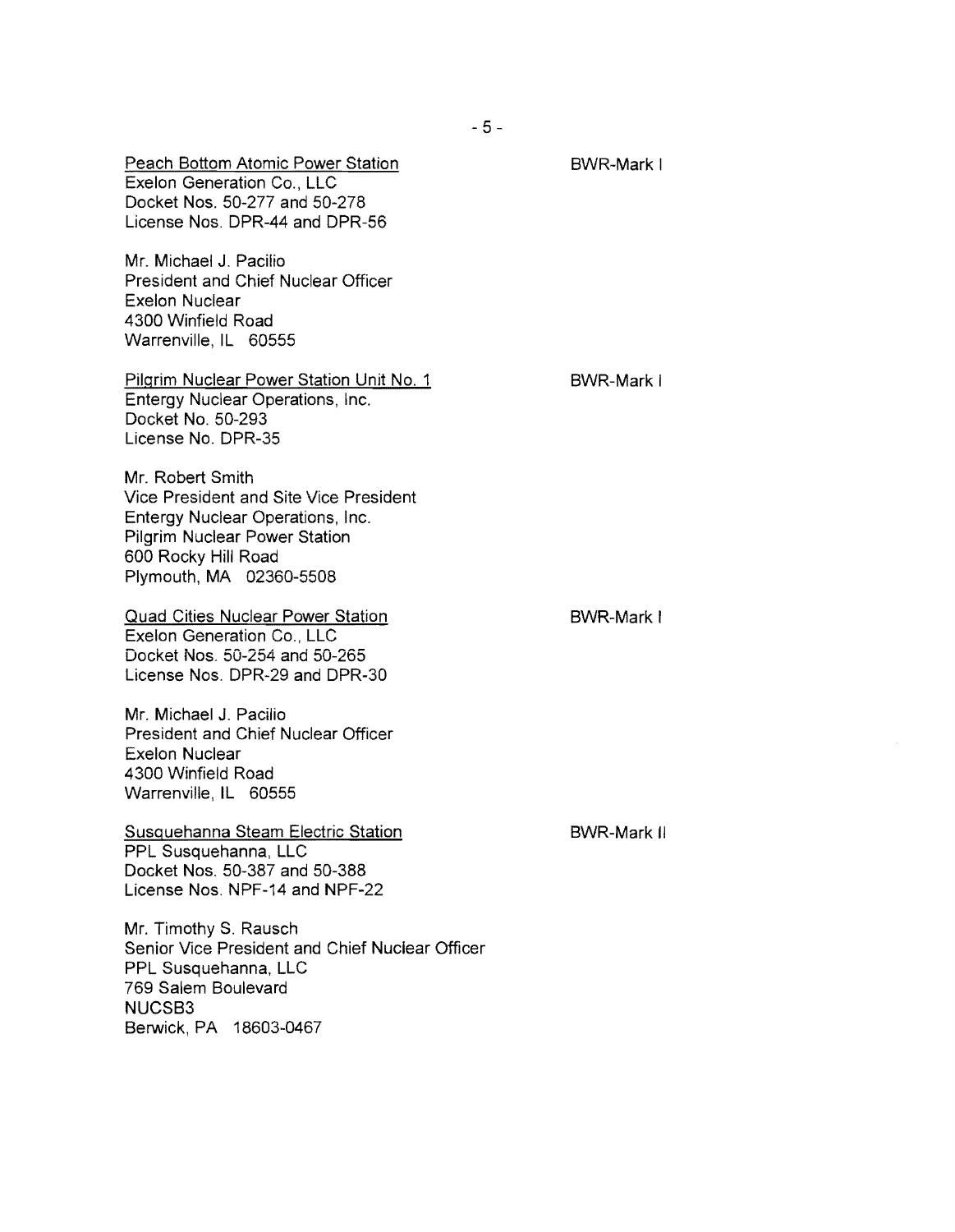BWR-Mark I

Vermont Yankee Nuclear Power Station Entergy Nuclear Operations, Inc. Docket No. 50-271 License No. DPR-28

 $\mathcal{L}^{\text{max}}_{\text{max}}$ 

 $\bar{\gamma}$ 

Mr. Christopher J. Wamser Site Vice President Entergy Nuclear Operations, Inc. Vermont Yankee Nuclear Power Station 320 Governor Hunt Road Vernon, VT 05354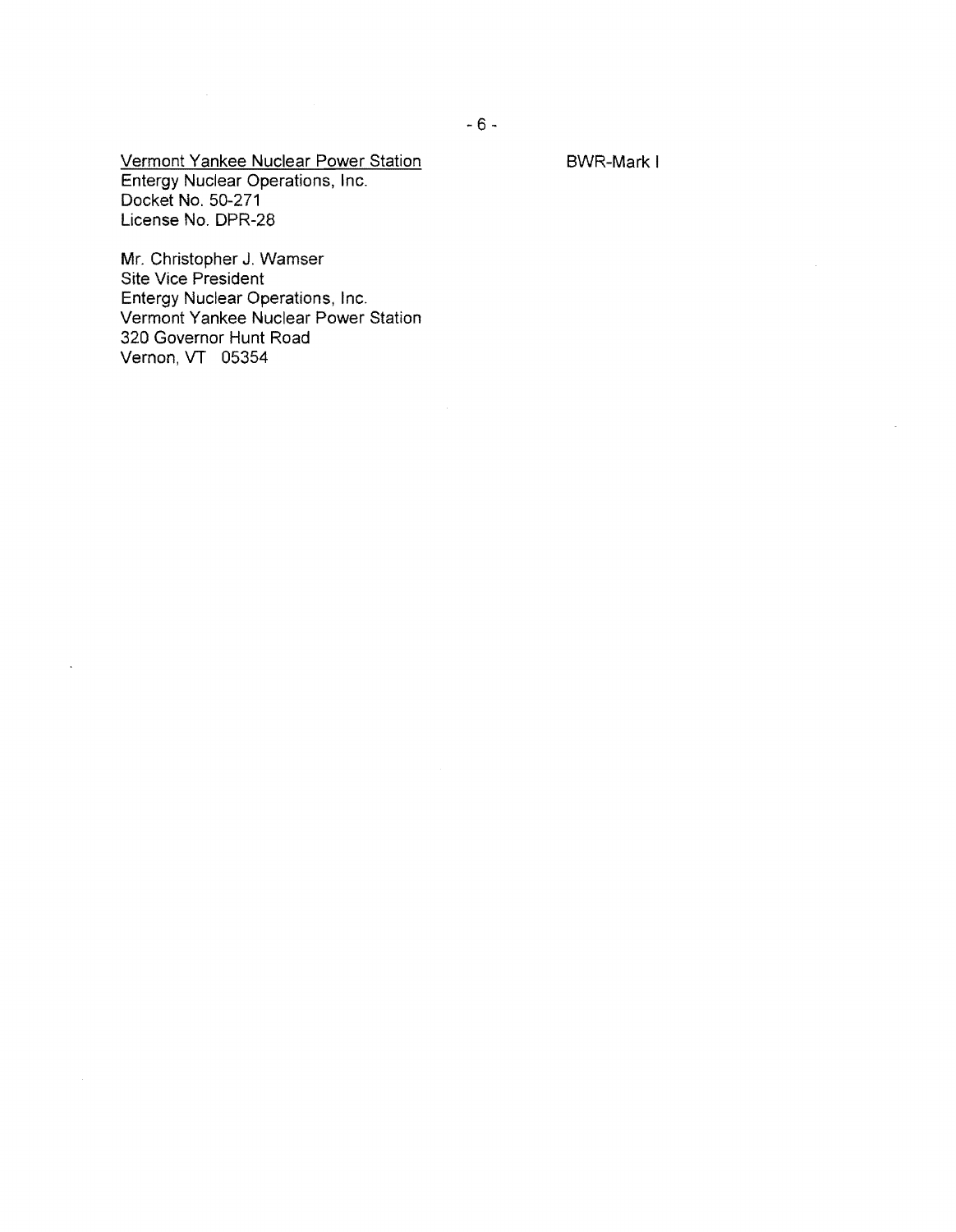## REQUIREMENTS FOR RELIABLE HARDENED VENT SYSTEMS AT BOILING-WATER REACTOR FACILITIES WITH MARK I AND MARK II CONTAINMENTS

## 1. Hardened Containment Venting System (HCVS) Functional Requirements

Boiling-Water Reactor (BWR) Mark I and Mark II containments shall have a reliable hardened vent to remove decay heat and maintain control of containment pressure within acceptable limits following events that result in the loss of active containment heat removal capability or prolonged Station Blackout (SBO). The hardened vent system shall be accessible and operable under a range of plant conditions, including a prolonged SBO and inadequate containment cooling.

- 1.1 The design of the HCVS shall consider the following performance objectives:
	- 1.1.1 The HCVS shall be designed to minimize the reliance on operator actions.
	- 1.1.2 The HCVS shall be designed to minimize plant operators' exposure to occupational hazards, such as extreme heat stress, while operating the HCVS system.
	- 1.1.3 The HCVS shall also be designed to minimize radiological consequences that would impede personnel actions needed for event response.
- 1.2 The HCVS shall include the following design features:
	- 1.2.1 The HCVS shall have the capacity to vent the steam/energy equivalent of 1 percent of iicensedirated thermai power (unless a iower value is justified by analyses), and be able to maintain containment pressure below the primary containment design pressure.
	- 1.2.2 The HCVS shall be accessible to plant operators and be capable of remote operation and control, or manual operation, during sustained operations.
	- 1.2.3 The HCVS shall include a means to prevent inadvertent actuation.
	- 1.2.4 The HCVS shall include a means to monitor the status of the vent system (e.g., valve position indication) from the control room or other location(s). The monitoring system shall be designed for sustained operation during a prolonged SBO.
	- 1.2.5 The HCVS shall include a means to monitor the effluent discharge for radioactivity that may be released from operation of the HCVS. The monitoring system shall provide indication in the control room or other location(s), and shall be designed for sustained operation during a prolonged SBO.
	- 1.2.6 The HCVS shall include design features to minimize unintended cross flow of vented fluids within a unit and between units on the site.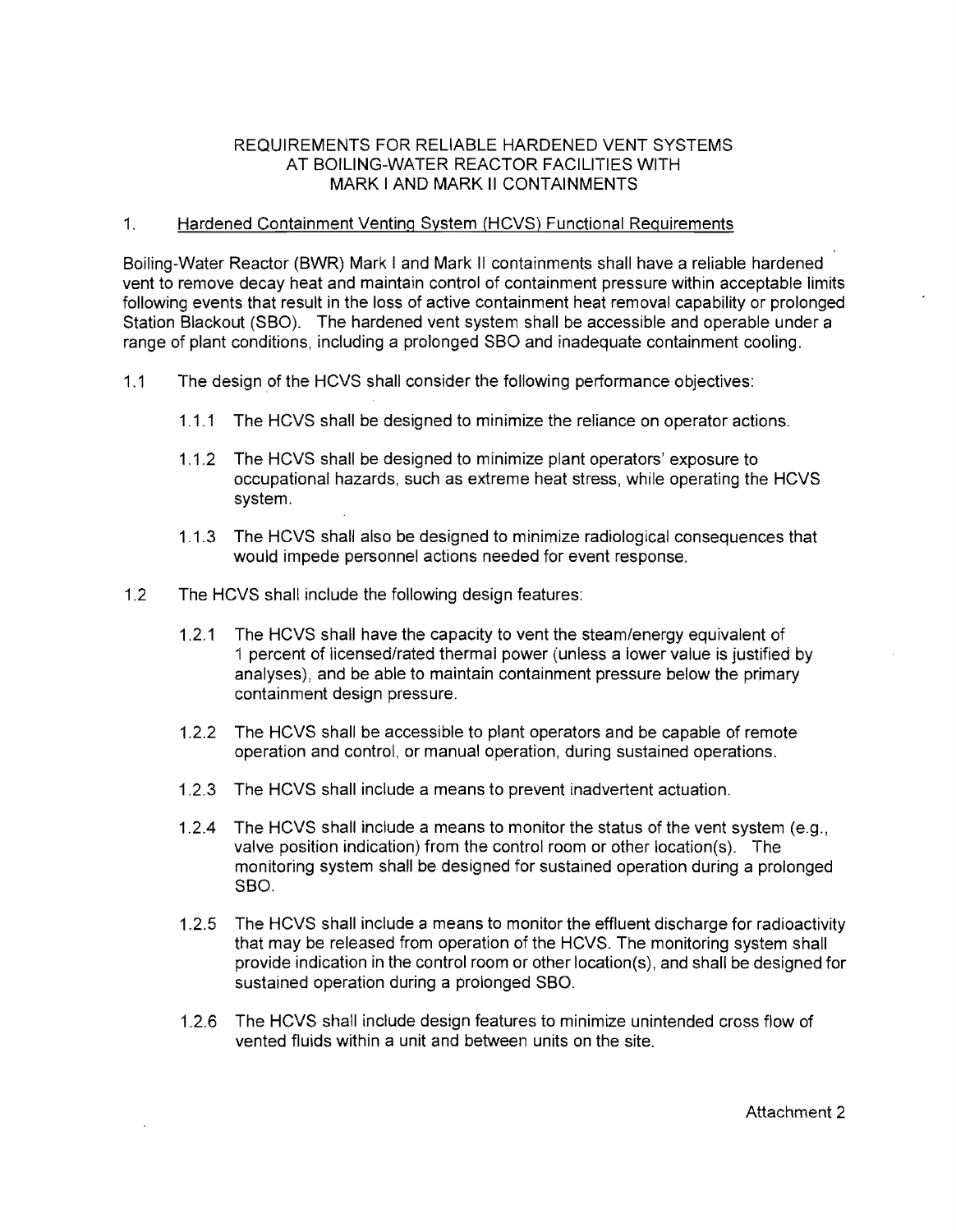- 1.2.7 The HCVS shall include features and provision for the operation, testing, inspection and maintenance adequate to ensure that reliable function and capability are maintained.
- 1.2.8 The HCVS shall be designed for pressures that are consistent with maximum containment design pressures as well as dynamic loading resulting from system actuation.
- 1.2.9 The HCVS shall discharge the effluent to a release point above main plant structures.

### 2. Hardened Containment Venting System Quality Standards

The following quality standards are necessary to fulfill the requirements for a reliable HCVS:

- 2.1 The HCVS vent path up to and including the second containment isolation barrier shall be designed consistent with the design basis of the plant. These items include piping, piping supports, containment isolation valves, containment isolation valve actuators and containment isolation valve position indication components.
- 2.2 All other HCVS components shall be designed for reliable and rugged performance that is capable of ensuring HCVS functionality following a seismic event. These items include electrical power supply, valve actuator pneumatic supply and instrumentation (local and remote) components.
- 3. Hardened Containment Venting System Programmatic Requirements
- 3.1 The Licensee shall develop, implement, and maintain procedures necessary for the safe operation of the HCVS. Procedures shall be established for system operations when normal and backup power is available, and during SBO conditions.
- 3.2 The Licensee shall train appropriate personnel in the use of the HCVS. The training curricula shall include system operations when normal and backup power is available, and during SBO conditions.